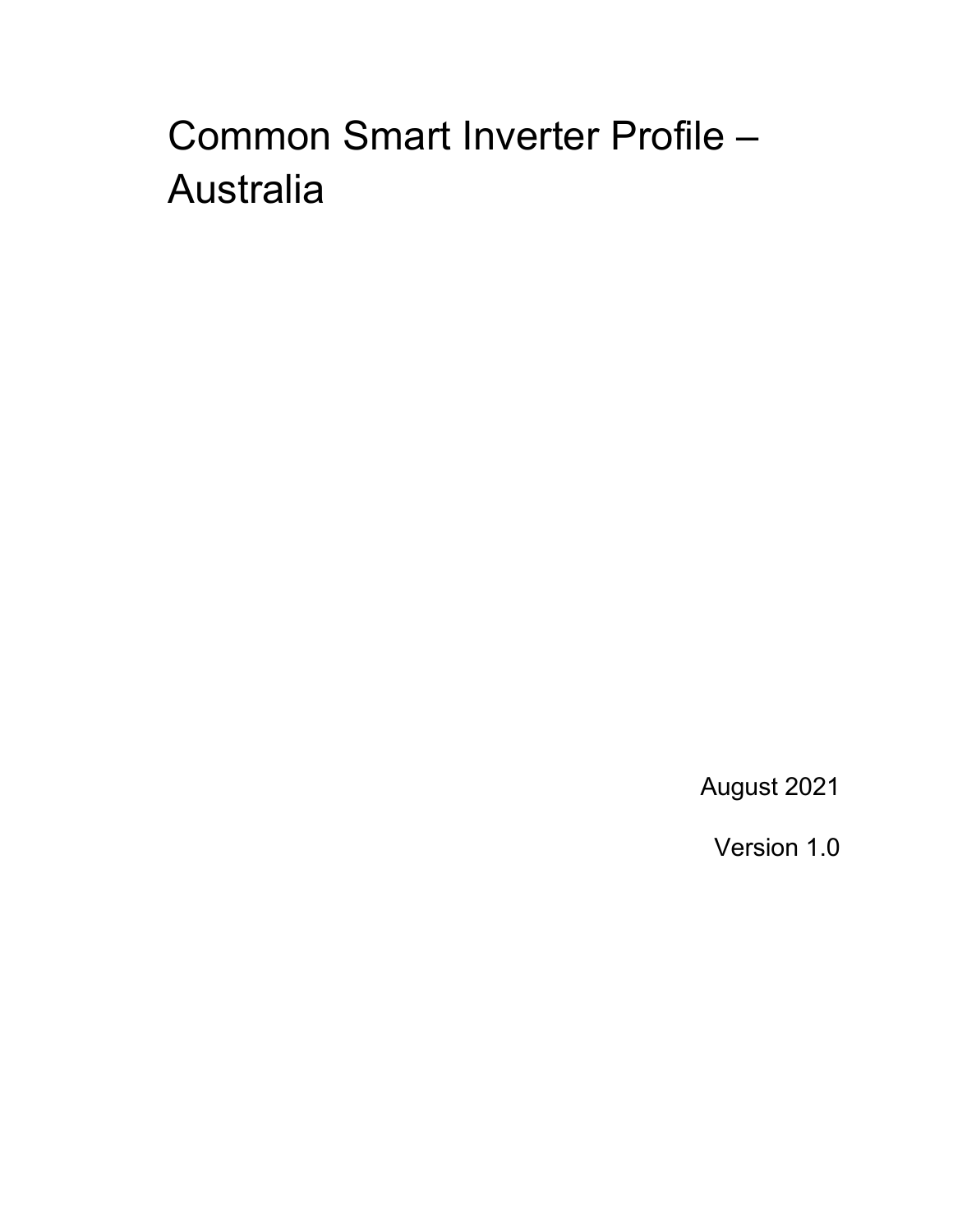| 1 Introduction                               | 3  |  |
|----------------------------------------------|----|--|
| 2 Guiding Principles                         | 4  |  |
| 2.1 Scope                                    | 5  |  |
| <b>System Types</b>                          | 5  |  |
| <b>Contractual Arrangements</b>              | 5  |  |
| <b>User Consent and Data Privacy</b>         | 6  |  |
| Cybersecurity                                | 6  |  |
| Testing and conformance                      | 6  |  |
| Certification                                | 6  |  |
| <b>Physical Response</b>                     | 7  |  |
| 3 Communications Architecture Overview       | 8  |  |
| 3.2 Scenarios                                | 8  |  |
| 4 General CSIP Requirements                  | 8  |  |
| 4.2 Registration and Identification of DERs  | 8  |  |
| 4.4 DER Control Events and Settings          | 8  |  |
| 4.4.2 Requirements                           |    |  |
| 4.5 Communication Interactions               | 10 |  |
| 4.6.1 Monitor Data                           | 10 |  |
| <b>Status Information</b><br>4.6.2           | 10 |  |
| 4.6.2.2 Operational Status Information       | 10 |  |
| 4.6.3 Alarms                                 | 11 |  |
| 6.2 Aggregator Operations                    | 13 |  |
| 6.2.1 Host and Service Discovery             | 13 |  |
| Annex A - Reporting DER Data                 | 14 |  |
| <b>DER Monitoring Data</b>                   | 14 |  |
| Annex B - DER Management Envelope Extensions |    |  |
| Example - Envelope Communication             |    |  |
| Annex C - DRED Communications                |    |  |
| Annex D - DERIAPITWG Member Organisations    | 22 |  |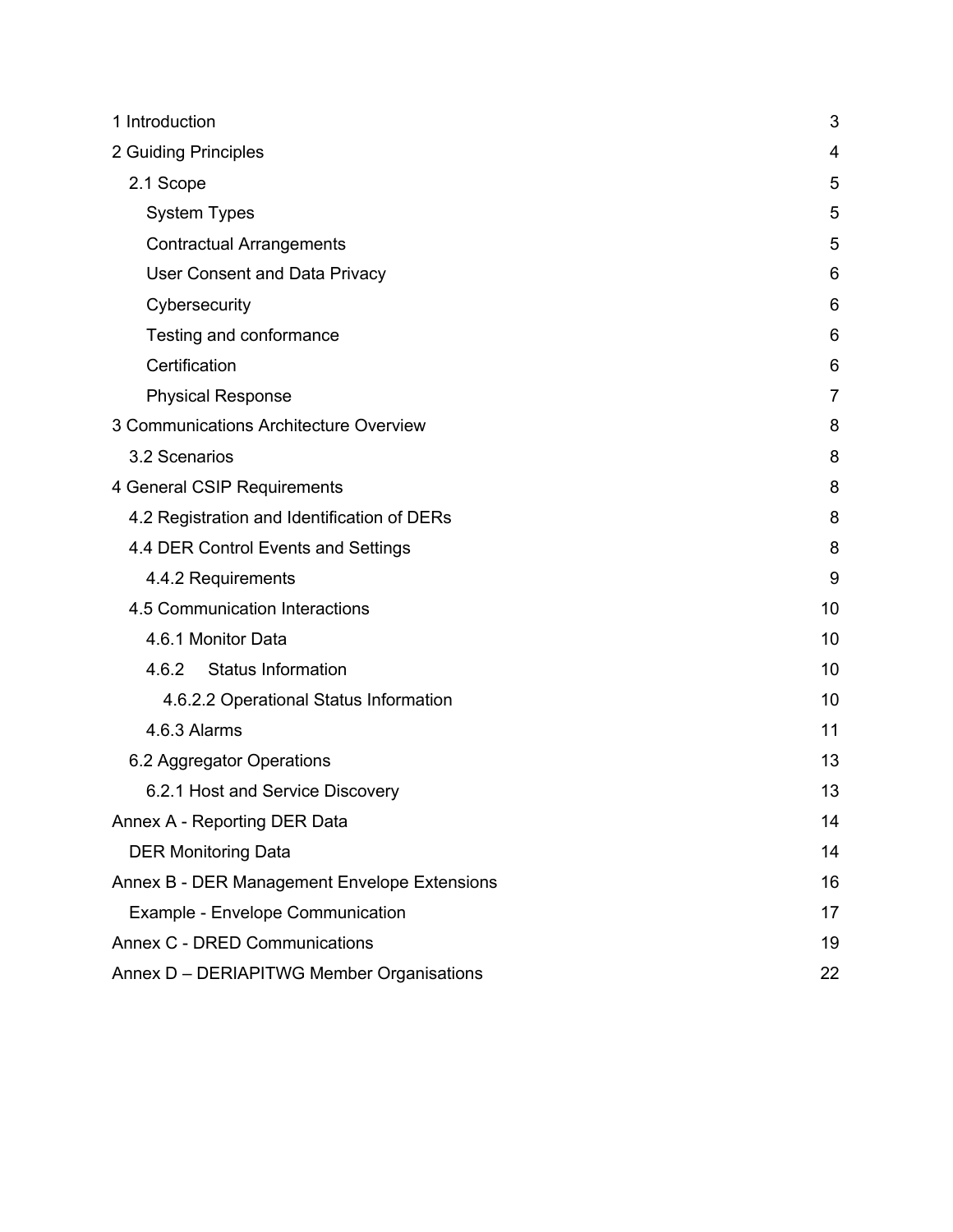## 1 Introduction

This guide aims to assist organisations involved in the Australian electricity network specifically with the deployment, monitoring and orchestration/active management of Distributed Energy Resources (DER), via the creation of a standardised minimum communication protocol to assist in their operation in Australia.

Australia is experiencing an ever-increasing uptake of DER – leading the world in rates of household solar and an emerging uptake of newer resources like energy storage and electric vehicles. The opportunity presents to use the interoperability capabilities of modern technology to harness the full value of these devices to benefit consumers, electricity networks and the broader power system. More parties are becoming interested in using these resources for a broad range of uses, from increasing network visibility to providing local network services that can allow consumers to engage in new markets and maximise their investment in DER.

This guide is focussed on the visibility (both static and near-real-time) of DER and their active management through the provision of dynamic (real power) import and export limits<sup>1</sup>. This will enable a consistent approach to the active management of DER relevant to the Australian context, by ensuring DER, DER operators and related parties operate in a consistent and understood manner that is essential for network management and that will enable the integration across different Australian jurisdictions as seamlessly as possible, as well as making operations in other countries possible with minimal alteration (where those relevant standards have been chosen).

This 'Common Smart Inverter Profile – Australia' is developed by the DER Integration API Technical Working Group (DERIAPITWG)<sup>2</sup>. This working group formed in 2019 as a collaboration of Australian energy sector businesses from across the supply chain, including numerous distribution networks, retailers, equipment manufacturers and aggregators. The group determined that the most appropriate starting point to promote interoperability amongst DER and DNSPs in Australia was to leverage existing standards, namely the IEEE 2030.5-2018 specification<sup>3</sup>, and the Common Smart Inverter Profile (CSIP)<sup>4</sup>. These standards were chosen principally due to their coverage of relevant data communications, and uptake in related international jurisdictions.

Where the group has determined it necessary to meet Australian requirements, additional extensions or clarifications are proposed to meet these additional requirements. This does not preclude that other industry standards could be adopted for different use cases

but is not the focus of this document.

<sup>&</sup>lt;sup>1</sup> The technical working group identified these as priority use cases for the standardisation of communication and behaviour of DER, given the current state of maturity of active DER management in Australia. Other identified use cases may be incorporated at a later stage, and can be found separately in the DER Use Case document.

<sup>&</sup>lt;sup>2</sup> For more information on the working group, please contact Ben Weise (benjamin.weise@anu.edu.au). <sup>3</sup> https://standards.ieee.org/standard/2030\_5-2018.html

<sup>4</sup> https://sunspec.org/common-smart-inverter-profile-csip/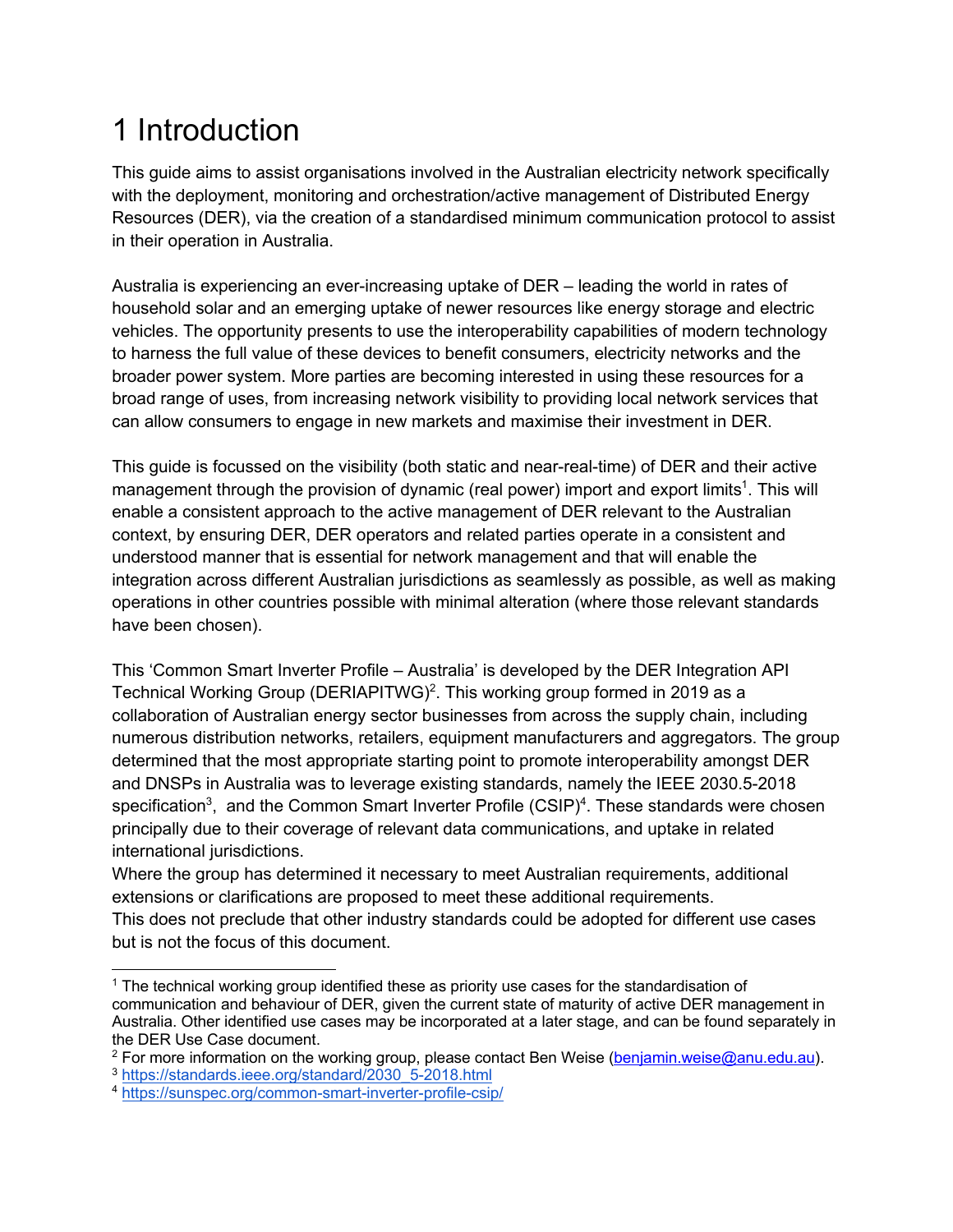## 2 Guiding Principles

We have used the existing principles from CSIP relevant to their use in Australia:

- 1. All smart distributed energy resources require communications to achieve their full value as distributed energy resources. [CSIP 1]
- 2. Leverage existing standards and models from both engineering (e.g., AS/NZS 4777.2) and communications (e.g. IEEE 2030.5) standards – The development of a new, standalone standard would create additional burden on all parties and only serve to raise costs of both development and maintenance. [CSIP 3]
- 3. Assume that future revisions will be necessary The use of DER will continue to evolve and utilities and other DER stakeholders anticipate the emergence of additional use cases in both the immediate future and longer term . Attempting to anticipate all future use cases will add complexity to the specification without commensurate value. As such, extensibility of the specification through future revisions is required. [CSIP 4]
- 4. Create a minimal specification A simple interface serves to lower costs and improve quality. [CSIP 6]

In addition to the considerations common to CSIP and the Australian context, the following principles have also been determined:

- 5. Focus on core, common use cases with significant immediate uptake that will create the greatest value across the Australian electricity sector.
- 6. Take a pragmatic approach to any implementation that requires additional data flows not explicitly covered within the guide. The guide should describe a set of principles for implementing additional functionality.

This will allow the communication interface to be extended under a framework that it is consisentent with the approaches detailed in the guide, in turn providing a pathway that allows additional use cases to be incorporated in future versions of the guide once a need for standardisation has been established.

- 7. Where possible, the CSIP-AUS should align as closely as possible with existing implementations (e.g. CSIP), and be explicit about where changes or additions have been made.
- 8. The functionality described within this guide shall not, where possible, overlap with functionality that is covered by existing standards (e.g. AS/NZS 4777.2).

**This guide will clearly differentiate between functionality that is covered within existing standards or regulations and that which is enabled through this guide.**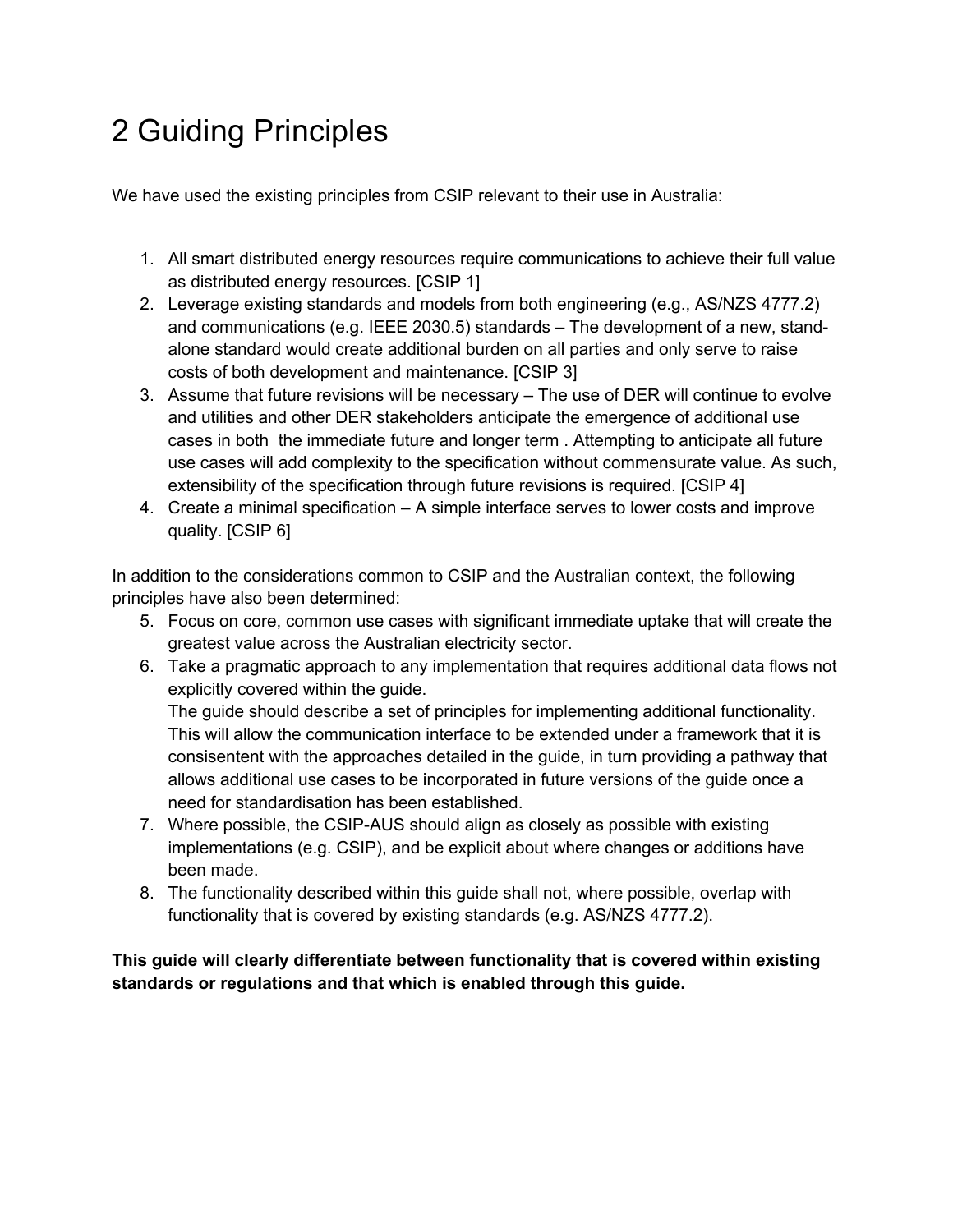### 2.1 Scope

This guide is to be read in conjunction with, and references, both CSIP and the IEEE 2030.5- 2018 standard. This guide includes changes, clarifications or additions required to meet use cases identified in the Australian context. Over time, the version of CSIP and 2030.5 referenced in this guide will change, and it is expected that features of the profile described in this document may change to reflect this. Where possible, backwards compatibility will be maintained; however in cases where this is in conflict with changes in CSIP or 2030.5, this will be clearly identified within the document.

The versions of CSIP and IEEE 2030.5 that form the basis for this document are:

| <b>Reference</b>                                        | Abbreviation       |
|---------------------------------------------------------|--------------------|
| IEEE Std 2030.5:2018 (Revision of IEEE Std 2030.5-2013) | SEP <sub>2</sub>   |
| Common Smart Inverter Profile v2.003-02-2018            | <b>CSIP</b>        |
| AS/NZS 4777.2:2015                                      | <b>AS/NZS 4777</b> |
| AS/NZS 4755 (all parts)                                 | <b>AS/NZS 4755</b> |

For the remainder of this document, these will be referred to by the abbreviations listed.

### System Types

The guide has been developed with the intention to be applied to residential and small commercial and industrial resources. While it is intended that this profile may be applied to the growing number of small-scale customers, the guide is not prescriptive in determining size limits. Australian networks have implemented (or are implementing) subsets of the described functionality on both connected and isolated networks, and in some instances are considering adoption for commercial (up to 1500 kW) generators $5$ .

This guide covers the technical implementation of standards-based protocols to transmit information between two or more parties. In doing so, it specifically excludes (or only references where necessary) a number of considerations that should be determined in conjunction with the implementation of this guide:

### Contractual Arrangements

The technical implementation of data collection and communication processes discussed in this guide does not confer any contractual requirements or mandates for this data to be collected and disseminated to any organisation. Commercial arrangements or policy mandates should be

<sup>5</sup> https://www.talkingenergy.com.au/dynamicder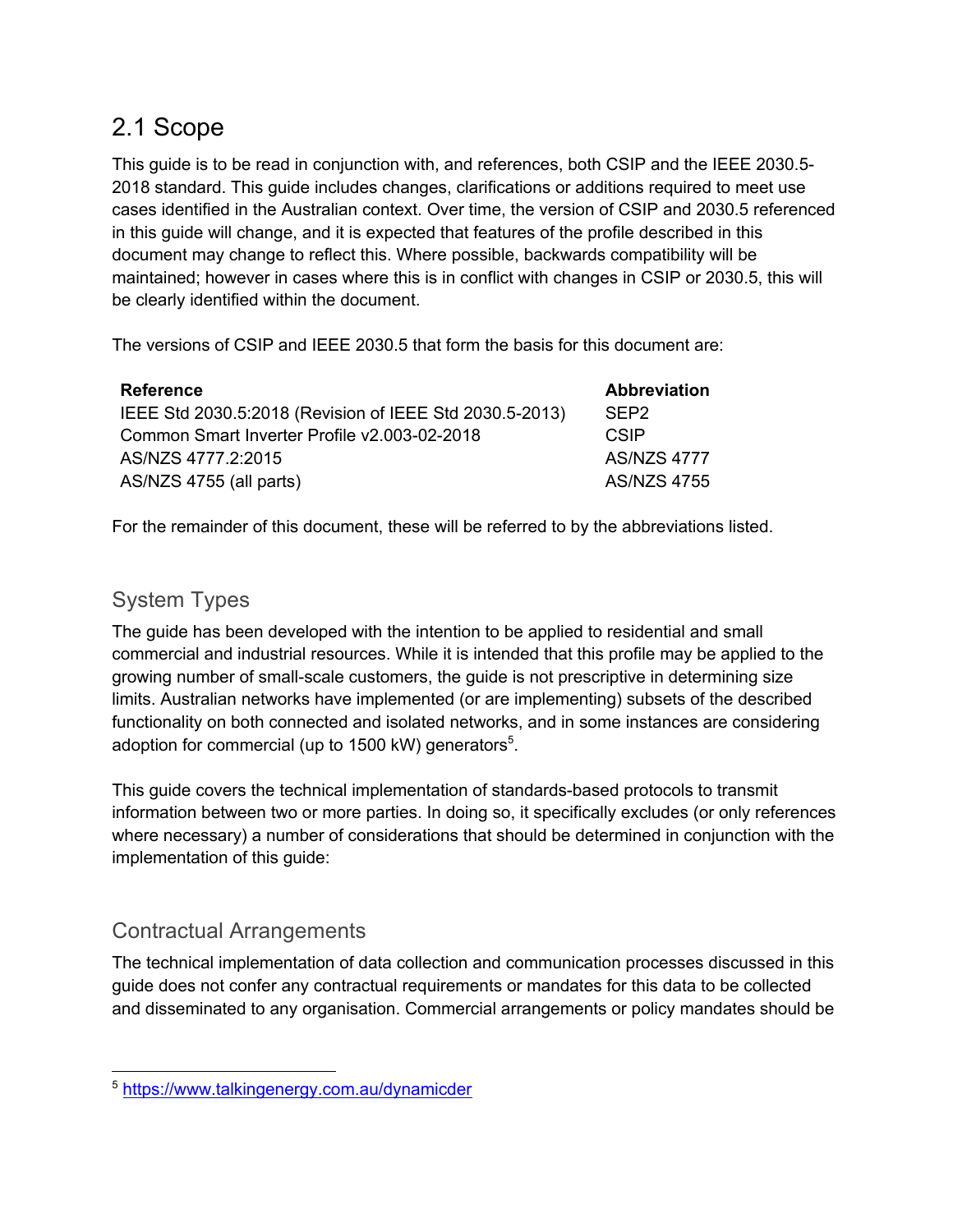considered separately to this guide. Any contractual arrangements between organisations (commercial or otherwise) is outside the scope of this guide.

#### User Consent and Data Privacy

For the purposes of this guide, the collection, communication and storage of information is assumed to comply with all legislation and national privacy principles (including user consent and data privacy) relevant to these processes. The guide makes no determination as to the appropriate handling and use of this data - it is incumbent on the organisations involved to ensure their compliance.

#### **Cybersecurity**

Cybersecurity is a critical aspect of the implementation of secure protocols for communication between DER, aggregators and DNSPs. Similarly to CSIP and SEP2, this document does cover some aspects of a cybersecurity implementation, but this is not to be treated as a comprehensive guide to a complete cybersecurity implementation. In this guide, cybersecurity is referenced only in the context of the implementation of secure protocols within the applicable standards, between the parties specified. Other communication links (for example, between an aggregator and a device) are not covered in this guide.

Australia's Distributed Energy Integration Program, a collaboration of market and industry stakeholder peak bodies, along with the Commonwealth Government is considering how best to advance minimum levels of cyber security capability across the DER ecosystem.

Until this work is progressed and finalised it is expected that parties involved in the DER ecosystem will determine and implement cyber security practices across all their devices, communication interfaces and systems, where such requirements are not stipulated in this guide.

#### Testing and conformance

A test procedure will be developed and made available to assist in the development and testing of compliant server and client implementations. These resources do not replace commercial testing and compliance suites, but are intended to assist in the development of systems in adherence with this guide. These test procedures will be delivered in December 2021.

#### **Certification**

Systems communicating using the SEP2 protocol are expected to comply with the standard to the extent possible given the required functionality for a particular use case. Certification is not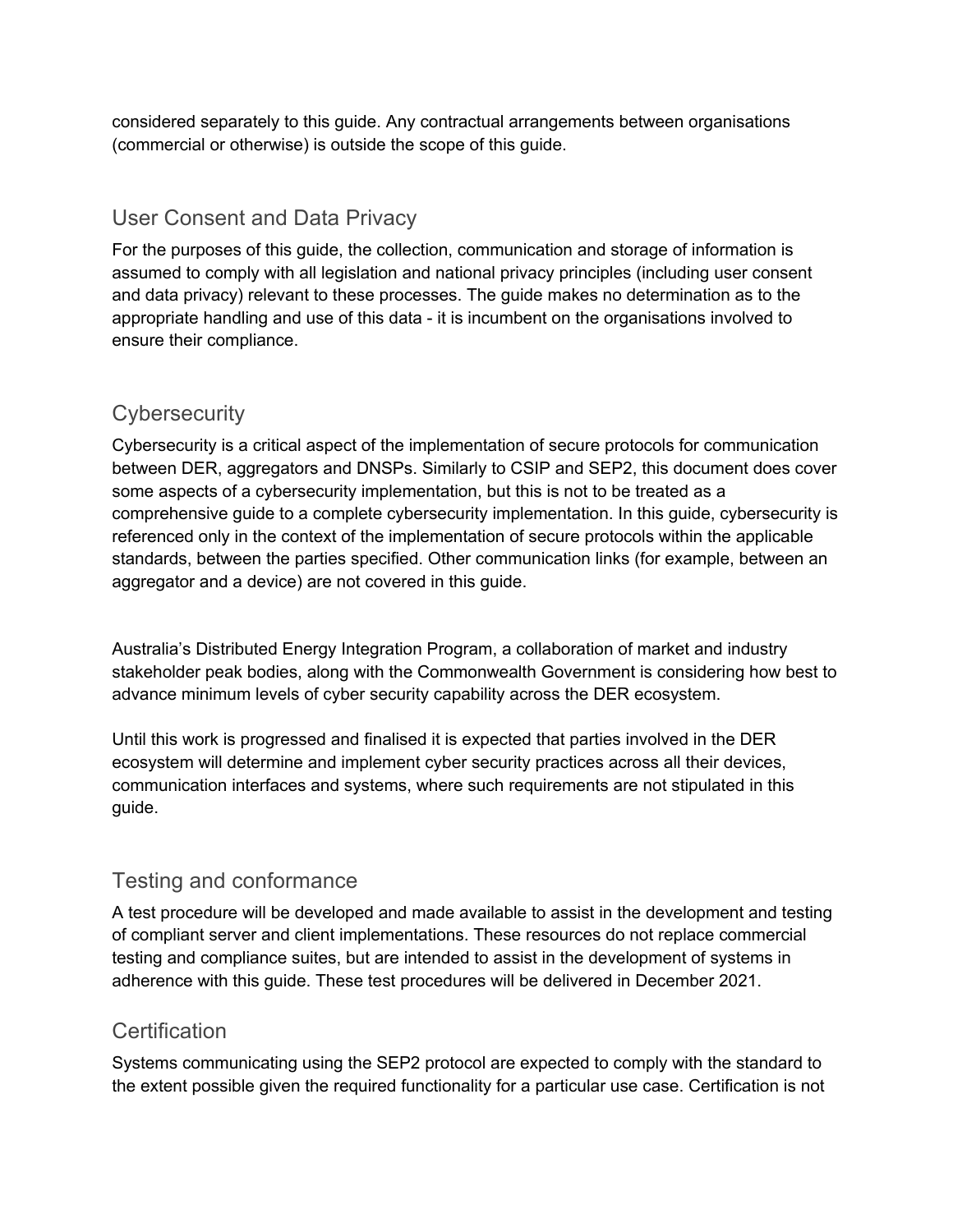required for organisations to use and implement against this guide. Certification approaches and requirements will be defined by a suitable certification body in the future.

#### Physical Response

The validation of the physical response of devices to any signal from the utility server is not considered in this version of the guide. The testing and conformance of devices will be developed in a subsequent version, potentially by reference to standards that deliver such requirements. In the interim, DNSPs may provide alternate requirements to validate the physical device response prior to, or during their operation on the network.

#### **Notes on interpreting this document**

From this point forward, this document is to be read as a companion piece to the Common Smart Inverter Profile, with differences in application described in this document. The following sections follow the numbering convention of CSIP, and highlight only deviations with CSIP. Omitted sections are assumed to be in accordance with CSIP. Any example references to other engineering standards are to be read as references to Australian equivalents (particularly AS/NZS 4777.2 2015 for inverter response). Any references to itself (*CSIP*) are to be treated as references to the Australian version (*CSIP-AUS*). **For clarity, deviations from CSIP are shown in bold.**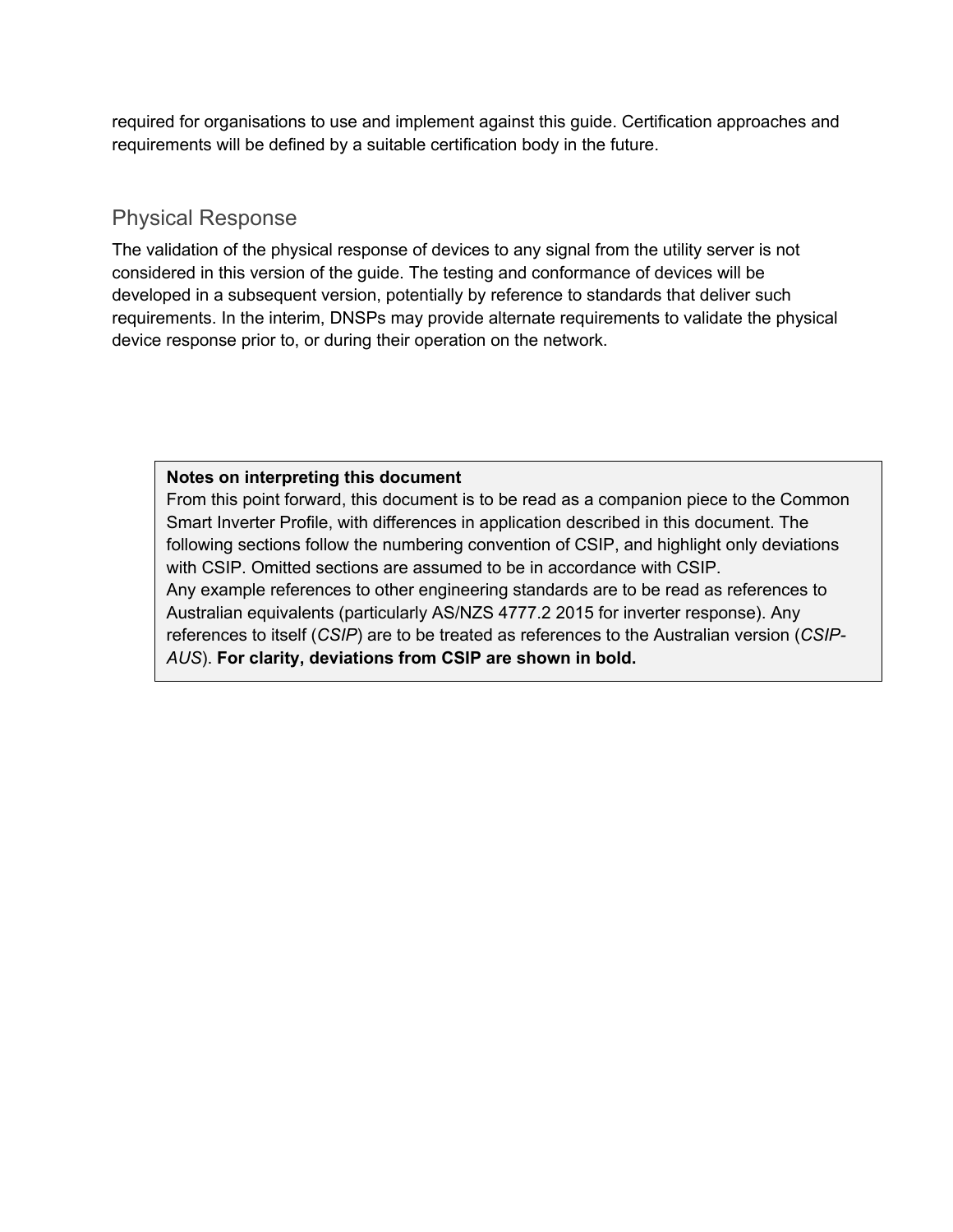## 3 Communications Architecture Overview

### 3.2 Scenarios

#### *Lines 177-183*

Note that the notion of a DER in CSIP is logical concept generally thought of as one or more physical inverters organized and operating as a single system with a common point of aggregation behind a single point of common coupling (PCC) with the utility. This allows the management of a plant/system possessing a single PCC regardless of whether it is composed of a single inverter or many. It is the responsibility of the management system to manage the underlying inverters to meet the requirements of the settings provided by the utility server. **A DER client at each site must be able to control and measure the site power export at the PCC. DERs on a site behind the point of common coupling may be controlled independently, however only one DER on a site SHALL be used to control and measure the import and export power to the grid.**

## 4 General CSIP Requirements

### 4.2 Registration and Identification of DERs

#### *Lines 209-216*

The registration of DER Clients is utility specific and is assumed to be outside the scope of CSIP-AUS. The registration process may result in the delivery of a globally unique identifier (GUID) associated with a particular DER. The GUID provides a shared name between the utility and the other party to ensure that operations and data are routed appropriately. The GUID is used to guarantee its authenticity and uniqueness within the scope of a single utility's CSIP server. For DER Clients that have an IEEE 2030.5 certificate, the GUID SHALL be derived from this certificate (see section 5.2.1.2).

**For aggregator DER Clients the GUID SHALL be derived by the aggregator operator in accordance with the procedure outlined within the utility's interconnection handbook.**

### 4.4 DER Control Events and Settings

#### *Lines 274-283*

The DefaultDERControl will be in effect until it is changed or a DERControl event occurs. **The utility server will utilise the DefaultDERControl to control the desired failsafe behaviour of the DER client.**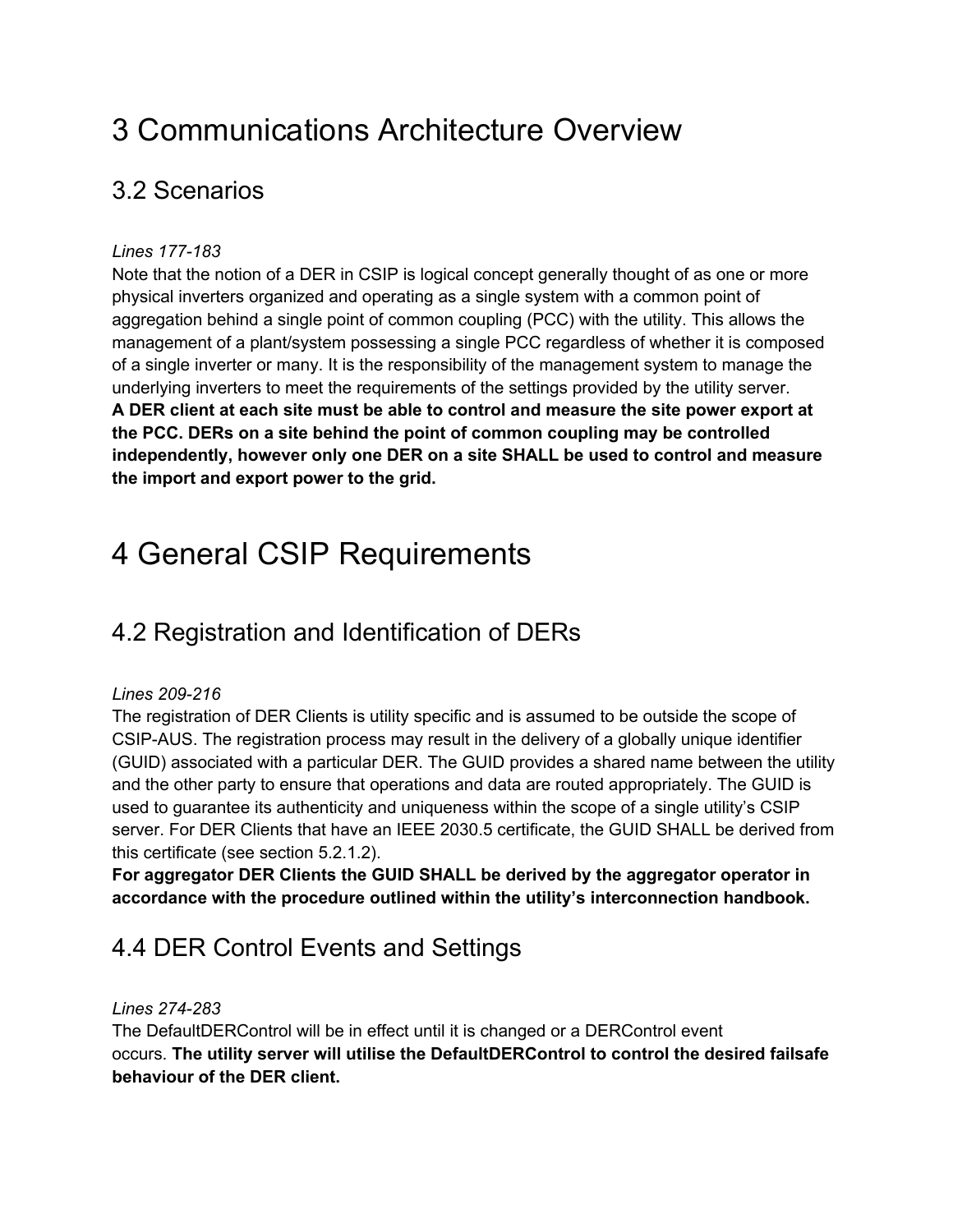**For DER that needs to be actively managed, the DER utility server can continuously update one or more active DERControls to the DER during normal operation**.

4.4.2 Requirements

#### *Lines 285-292*

All DERs and related communications will support the Autonomous and Advanced functionality and controls as shown below.

#### **The autonomous functions should be configured per existing national standards or comply with jurisdictional requirements.**

The following advanced functions SHALL be supported:

| <b>Advanced Function</b>               |  |  |  |
|----------------------------------------|--|--|--|
| <b>Grid Import/Export Limit</b>        |  |  |  |
| Connect/Disconnect                     |  |  |  |
| Monitor Key Data including Alarms, DER |  |  |  |
| <b>Status and Output</b>               |  |  |  |
| Limit Maximum Active Power Mode        |  |  |  |

**Default settings or modes for Autonomous Functions SHALL not be changeable via IEEE 2030.5.**

#### *Lines 302-306*

**The DefaultDERControl will be used as a mechanism for the utility DER server to update the failsafe controls that will be applied when no active DERControl event is in place. The DefaultDERControl SHALL be applied when there is no DERControl in place and the active DERControl has completed (eg. when the DER loses communication with the Utility Server).**

**During connection or reconnection to the electricity network, the DER SHALL follow the AS/NZS 4777 reconnection procedure (AS/NZS 4777.2:2015 section 7.7), except as specified below:**

**Upon reconnection or 'startup' of the DER Client, after previous communication with the utility server, the DefaultDERControl SHALL be applied prior to communications being established with the utility server and receipt of an active DERControl event.** 

**To achieve this, the DER Client will need to store the DefaultDERControl settings between communication and electrical network interruptions.**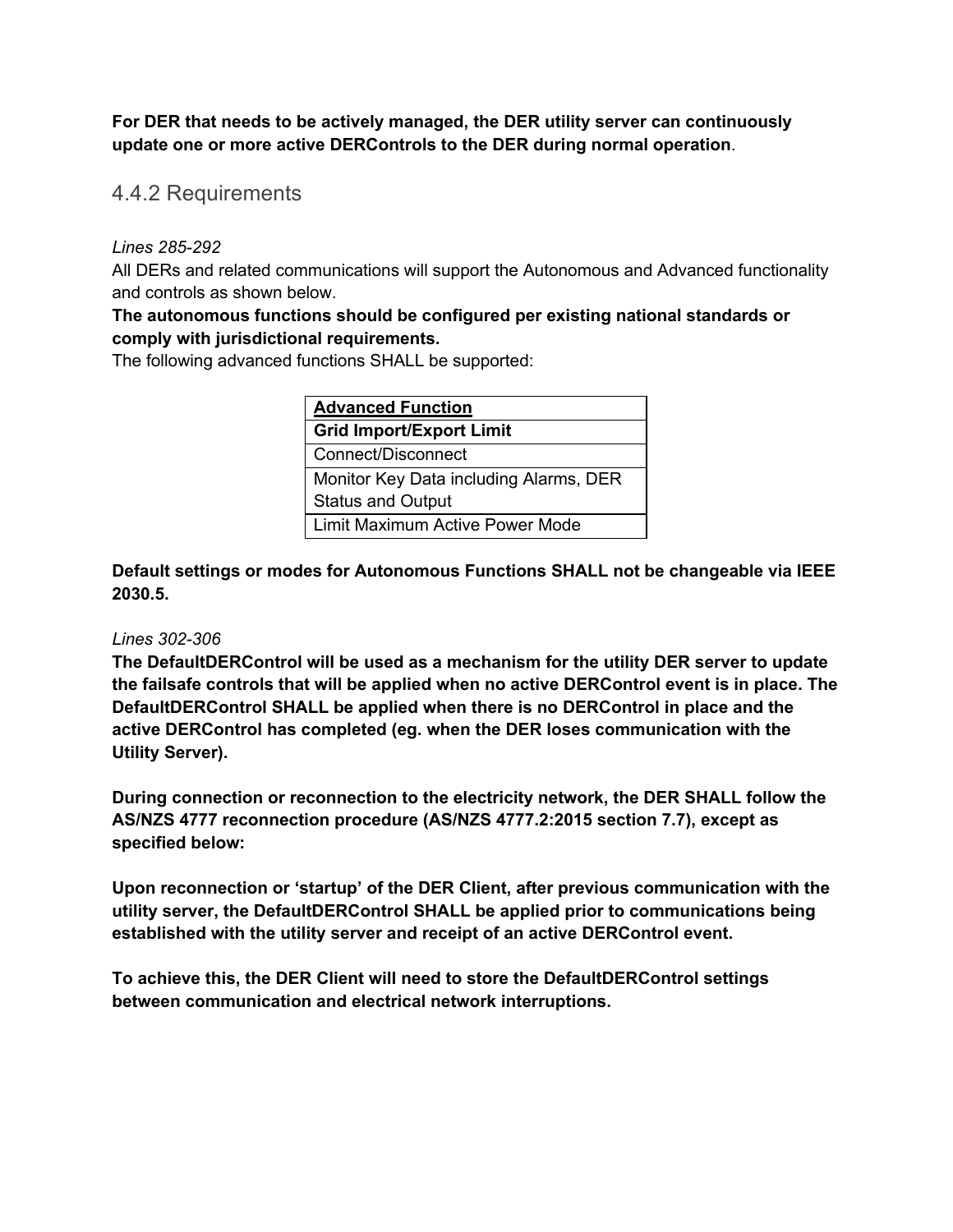### 4.5 Communication Interactions

#### *Lines 330-336*

Unless specified in each utility's InterconnectionHandbook or programs/contracts, default polling and posting rates SHALL be as follows:

- Polling of DERControls and DefaultDERControls (Direct DER Communication)– **every 5 minutes**
- Posting monitoring information (Direct and Aggregator Mediated Communications)– every 5 minutes

#### *Lines 335-340*

For DERs with an external SMCU, the SMCU SHALL transfer the DER control to the DER within **1 minute** of receiving the control from the server.

For DERs with a GFEMS, the GFEMS SHALL transfer the DER control to the DERs within **1 minute** of receiving the control from the server.

For DERs mediated by Aggregators, the Aggregator SHALL transfer the DER control to the DERs within **5 minutes** of receiving the control from the server.

#### 4.6.1 Monitor Data

*Lines 348-353*

Refer to Annex A for details on expected monitoring data, attributes and data qualifiers.

#### 4.6.2 Status Information

4.6.2.2 Operational Status Information

#### *Lines 366-368*

Aggregators acting for its DERs and DER Clients SHALL have the capability to report the dynamic Operational Status Information shown in Table 5. **Operational status SHALL be reported on change and at the EndDevice postRate.**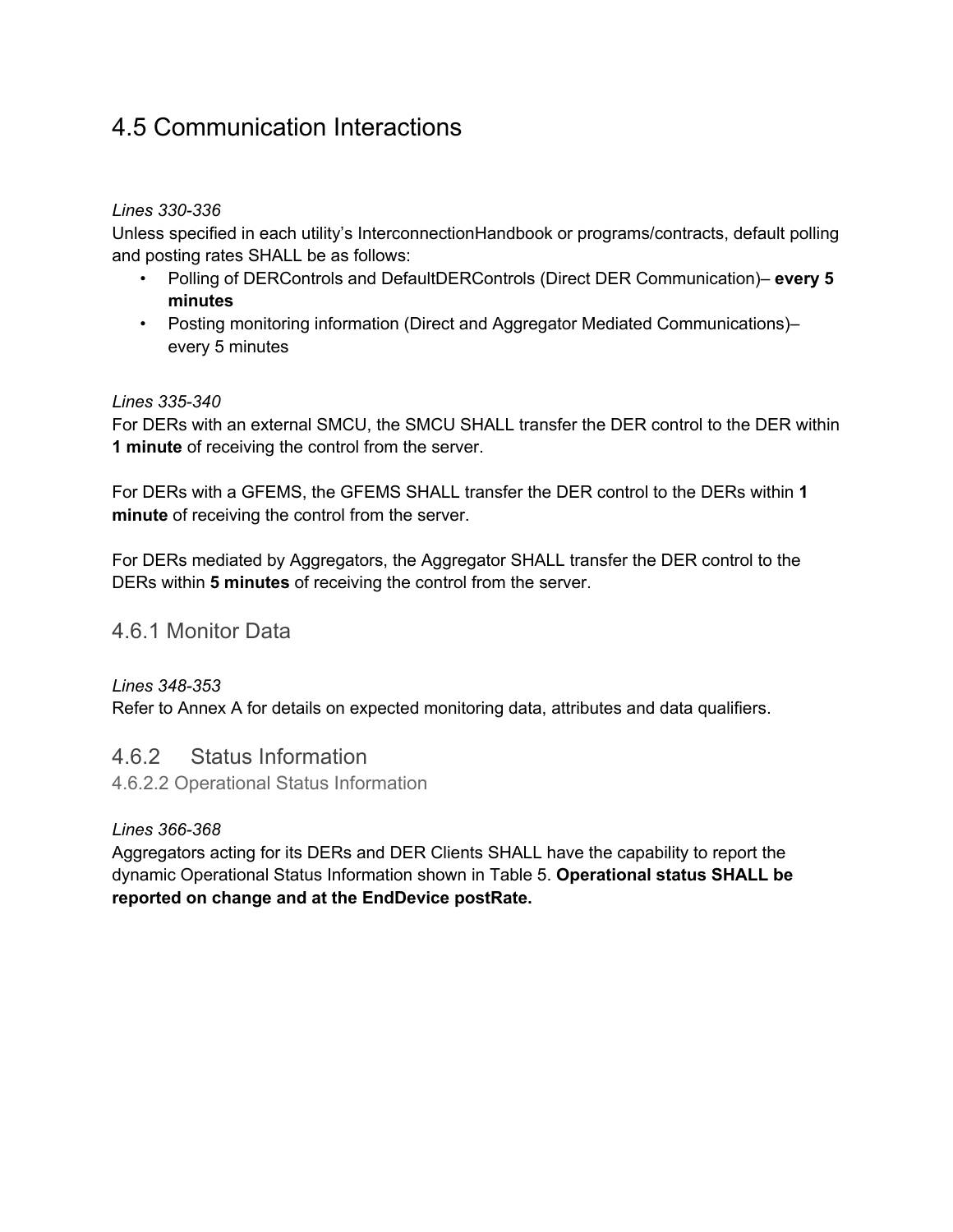#### 4.6.3 Alarms

#### *Lines 373-380*

Aggregators acting for its DERs and DER Clients SHALL have the capability to report the alarm data shown in Table 6 as they occur. **The alarm status SHALL be reported on change and at the EndDevice postRate.**

| <b>Alarms</b>               |
|-----------------------------|
| Overcurrent                 |
| Over/Under Voltage          |
| <b>Over/Under Frequency</b> |

#### 5.1.2 Resources and Function Sets

#### *Line 410 – Table 7*

| <b>Function Set</b> | <b>Utility Server</b> | Aggregator  | <b>DER Client</b> |
|---------------------|-----------------------|-------------|-------------------|
| Time                | <b>MUST</b>           | <b>MUST</b> | <b>MUST</b>       |
| Device              | <b>MUST</b>           | <b>MUST</b> | <b>MUST</b>       |
| Capability          |                       |             |                   |
| <b>End Device</b>   | <b>MUST</b>           | <b>MUST</b> | <b>MUST</b>       |
| <b>FSA</b>          | <b>MUST</b>           | <b>MUST</b> | <b>MUST</b>       |
| <b>DER</b>          | <b>MUST</b>           | <b>MUST</b> | <b>MUST</b>       |
| Response            | <b>MAY</b>            | <b>MUST</b> | <b>MUST</b>       |
| Meter/Mirror        | <b>MAY</b>            | <b>MUST</b> | <b>MUST</b>       |
| Meter               |                       |             |                   |
| <b>Log Event</b>    | <b>MAY</b>            | <b>MUST</b> | <b>MUST</b>       |
| Subscription/N      | <b>MUST</b>           | <b>MUST</b> | <b>MAY</b>        |
| otification         |                       |             |                   |
| Security            | <b>MUST</b>           | <b>MUST</b> | <b>MUST</b>       |

#### 5.2.2 Commissioning and Identification of DER Requirements

#### *Lines 555-565*

In the Aggregator scenario, the DERs under the management of the Aggregator may not be IEEE 2030.5 devices – that is, they may not have a device certificate. In this case, the **Aggregator will** produce the LFDI (see section 5.2.1.2). In all cases, this identity and the associated LFDI are returned to the Aggregator for their uses in ensuring communications are routed correctly.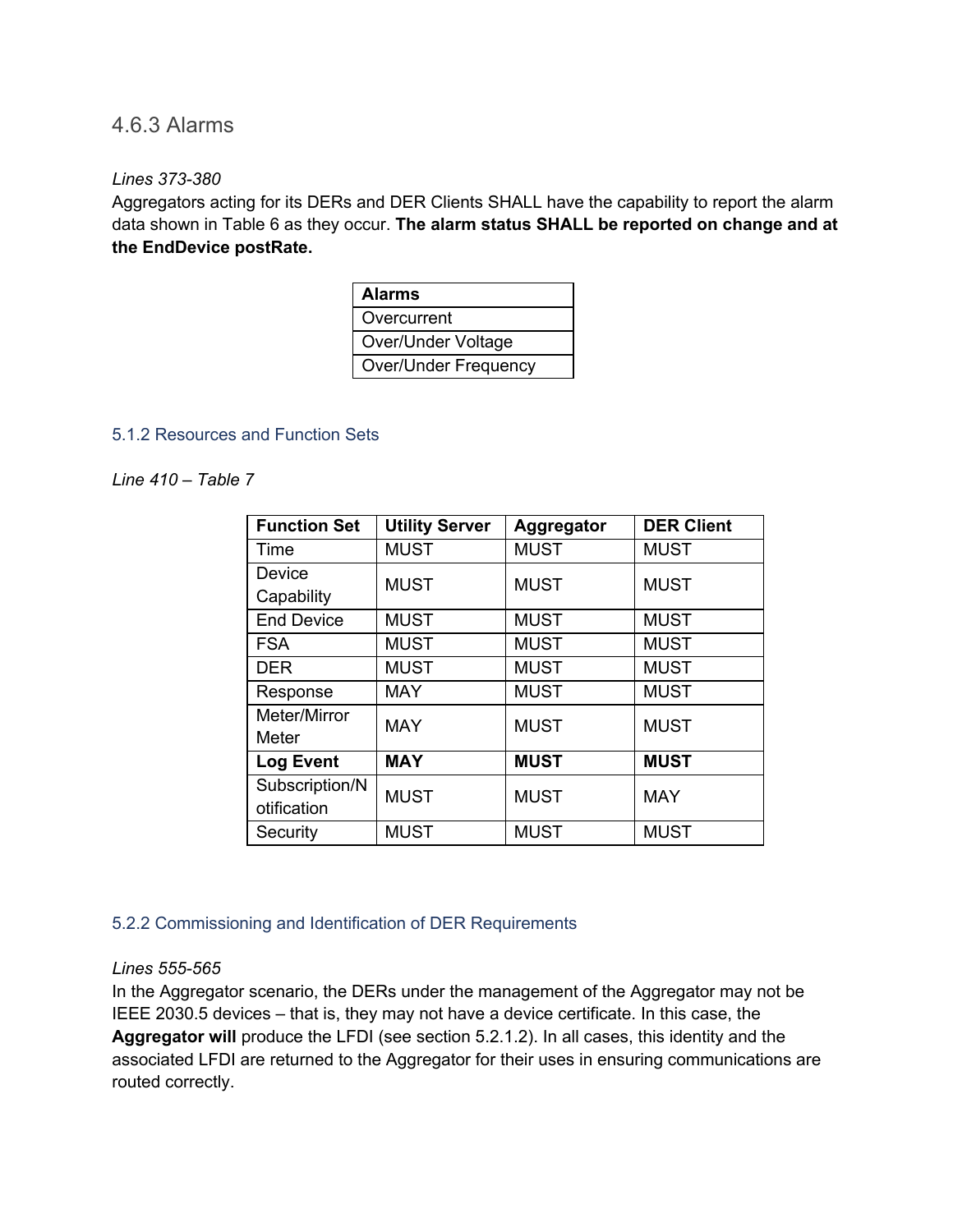In the rare event that an LFDI collision is detected (i.e. two unique certificates or IDs hash to the same LFDI value), the certificates or IDs of the offending DERs will need to be **replaced or regenerated**. This may require returning the DERs to the manufacturer for certificate replacement. Note that the probability of a LFDI collision is infinitesimally small. It is much more likely the collision was caused by an accidental duplication of the certificate or ID.

#### 5.2.4 DER Controls and DER Default Control Requirements

#### *Line 601 – Table 9*

| <b>Grid DER Support</b><br><b>Functions</b>      | IEEE 2030.5 DERControls | IEEE 2030.5 DefaultDERControls |
|--------------------------------------------------|-------------------------|--------------------------------|
| <b>Ramp Rate Setting</b>                         |                         | setGradW                       |
|                                                  |                         | setSoftGradW                   |
| <b>Connect/Disconnect</b>                        | opModEnergize           | opModEnergize                  |
| <b>Real Power Output</b><br><b>Limit Control</b> | opModMaxLimW            | opModMaxLimW                   |
| Site Export Limit (in<br>Watts)                  | opModExpLimW            | opModExpLimW                   |
| Site Import Limit (in<br>Watts)                  | opModImpLimW            | opModImpLimW                   |
| Max generation limit                             | opModGenLimW            | opModGenLimW                   |
| Max load limit                                   | opModLoadLimW           | opModLoadLimW                  |

#### **Refer to Annex B for further specification of the four DER management envelope extensions.**

#### *Lines 602-604*

**The Ramp Rate Setting function is used to control the ramp rate of the DefaultDERControl controls and is used to manage the rate of application of the failsafe controls.**

**The DER Client will need to store the DefaultDERControl settings between communication and electrical network interruptions.**

#### *5.2.4.1 Scheduling of Controls*

*Lines 606-607*

DERControls are IEEE 2030.5 events and SHALL conform to all the event rules in Section **10.2.3** of IEEE 2030.5-2018.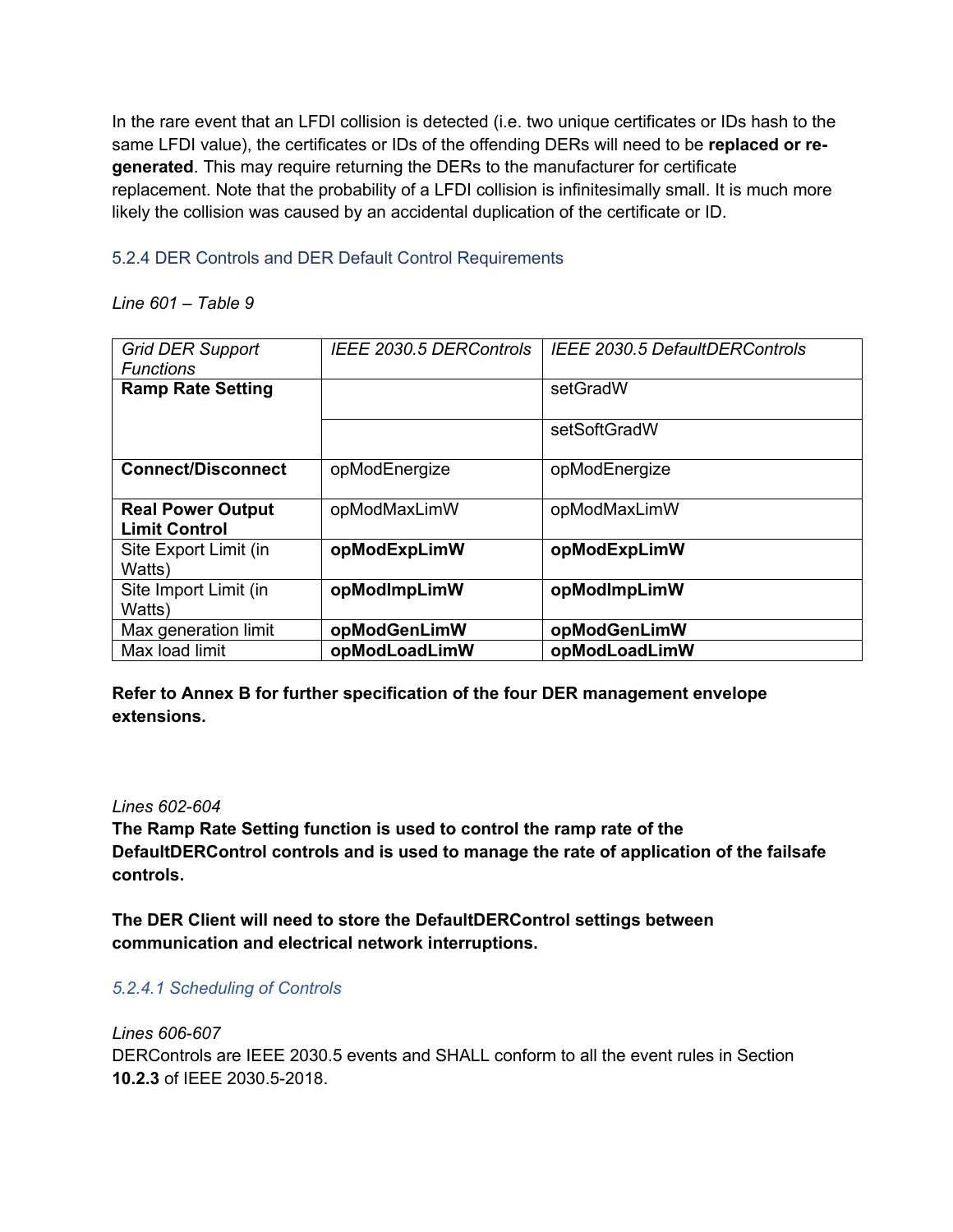#### *5.2.5.1 Monitor Data*

*Lines 651-652 Tables 10 – 11*

Refer to Annex A for details on expected monitoring data, attributes and data qualifiers.

### 6.2 Aggregator Operations

6.2.1 Host and Service Discovery

*Lines 858-861*

For this section, discovery is the process whereby the Aggregator obtains enough information to get the utility server's DeviceCapability resource. There are many methods for the Aggregator to get this information, and the exact method to use is determined by the utility. **One out-of-band method is presented used by mutual consent of the utility and Aggregator.**

*Lines 870-874* <Removed>

*6.3.1.2 Unicast-DNS and DNS-SD*

*Lines 977-980* <Removed>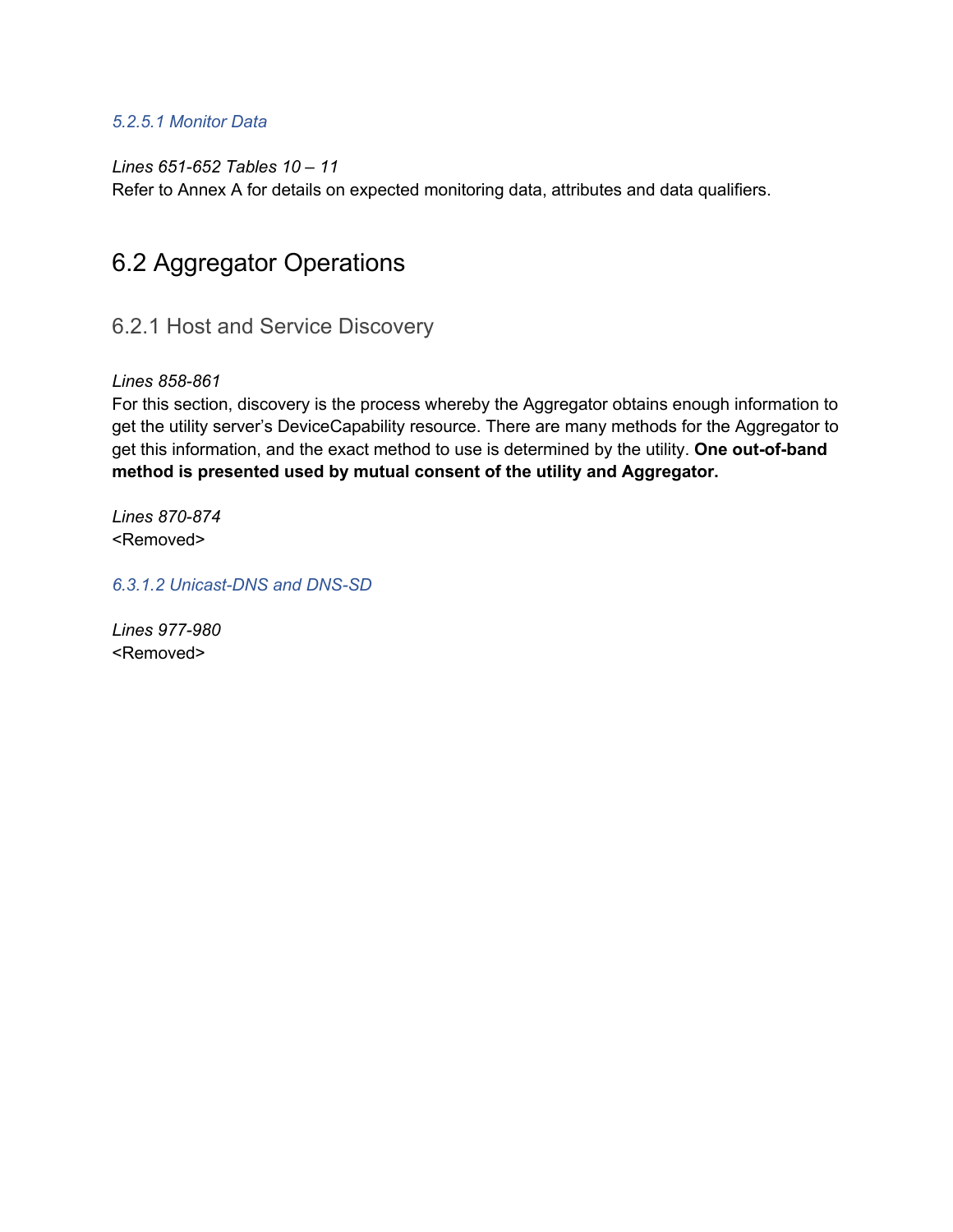## Annex A - Reporting DER Data

### DER Monitoring Data

Under any scenario (aggregator-mediated or otherwise), EndDevices shall be able to report the following monitoring information. This information shall be reported for the connection point, and (subject to interconnection handbook agreement) may be reported for the DER.

Where applicable, data intervals shall be aligned to regular boundaries (for example, 1/5/30 minute boundaries). By default, EndDevices shall report monitoring information every 5 minutes (aligned to 5-minute boundaries). Devices shall support reporting intervals up to 1 minute.

| <b>Monitoring</b>    | <b>RoleFlags</b>                   | <b>UOM</b> | Phase | Kind | <b>Data Qualifier</b>          | Req'd   |
|----------------------|------------------------------------|------------|-------|------|--------------------------------|---------|
| <b>Data</b>          |                                    |            | Code  |      |                                |         |
| Site Real            | 0x0D (11)                          | $38 - W$   |       | 37   | $2 - Average$                  | M       |
| (Active)             | Bit 0 - isMirror                   |            |       |      |                                |         |
| Power <sup>^</sup>   | Bit 1 - isPremisesAggregationPoint |            |       |      | 12 - Normal                    | $\circ$ |
|                      | $Bit 3 - isDER$                    |            |       |      | (Instantaneous)                |         |
|                      |                                    |            |       |      | 8 - Maximum                    |         |
|                      |                                    |            |       |      | 9 - Minimum                    |         |
| <b>Site Reactive</b> | 0x0D (11)                          | $63 - Var$ |       | 37   | $2 - Average$                  | M       |
| Power <sup>^</sup>   | Bit 0 - is Mirror                  |            |       |      |                                |         |
|                      | Bit 1 - isPremisesAggregationPoint |            |       |      | 12 - Normal                    | O       |
|                      | $Bit 3 - isDER$                    |            |       |      | (Instantaneous)                |         |
|                      |                                    |            |       |      | 8 - Maximum                    |         |
|                      |                                    |            |       |      | 9 - Minimum                    |         |
| Real (Active)        | 0x49 (73)                          | $38 - W$   |       | 37   | $2 - Average$                  | M       |
| Power^^              | Bit 0 - isMirror                   |            |       |      | 12 - Normal                    | $\circ$ |
|                      | $Bit 3 - isDER$                    |            |       |      | (Instantaneous)                |         |
|                      | Bit 6 - isSubmeter                 |            |       |      | 8 - Maximum                    |         |
|                      |                                    |            |       |      | 9 - Minimum                    |         |
| Reactive             | 0x49 (73)                          | $63 - Var$ |       | 37   | $2 - Average$                  | M       |
| Power^^              | Bit 0 - isMirror                   |            |       |      | 12 - Normal                    | O       |
|                      | $Bit 3 - isDER$                    |            |       |      |                                |         |
|                      | Bit 6 - isSubmeter                 |            |       |      | (Instantaneous)<br>8 - Maximum |         |
|                      |                                    |            |       |      | 9 - Minimum                    |         |
|                      |                                    |            |       |      |                                |         |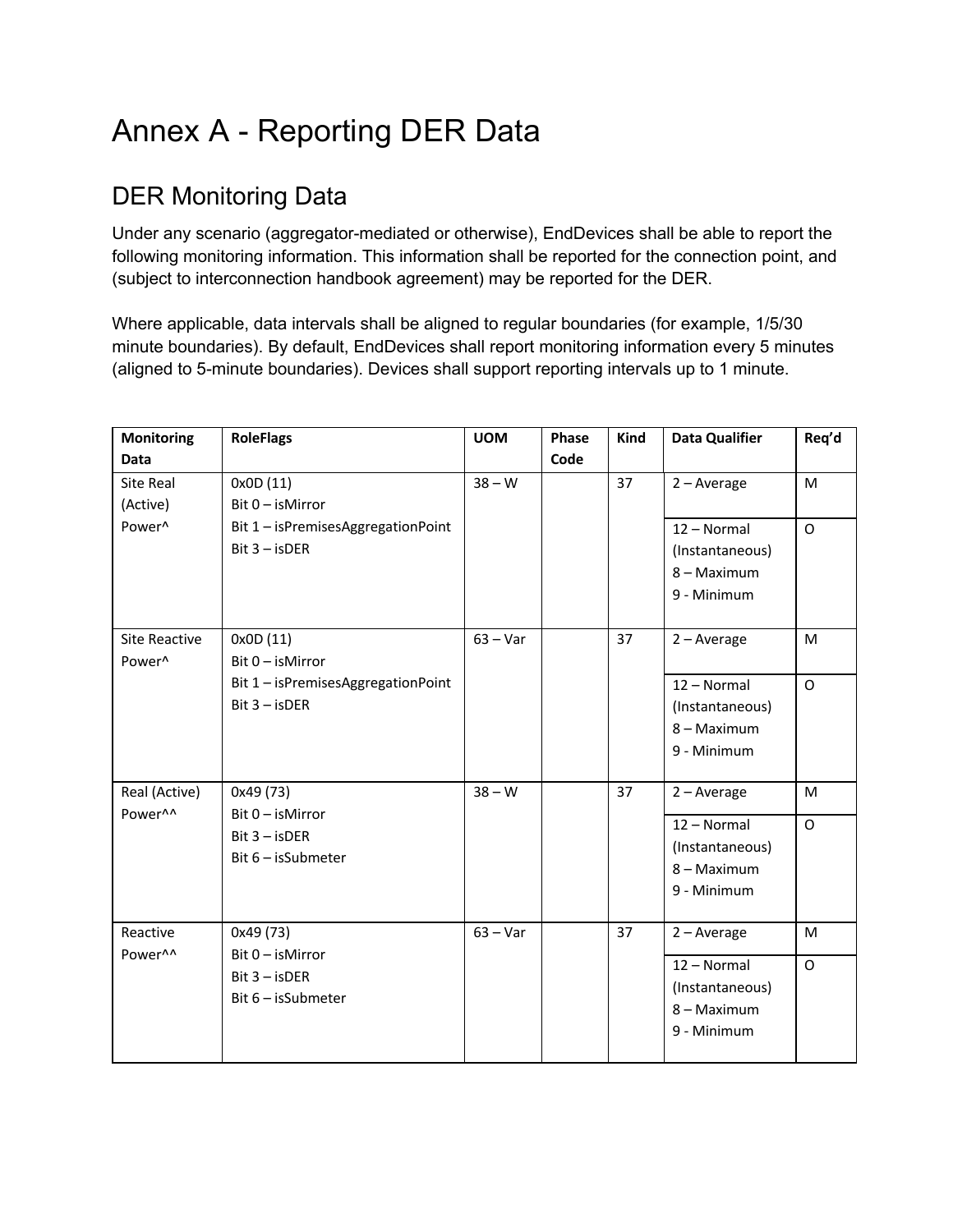| Frequency                                    | 0x49 (73)<br>Bit 0 - isMirror<br>$Bit 3 - isDER$<br>Bit $6$ – is Submeter                                         | $33 - Hz$ |                                     | 37 | $2 - Average$<br>12 - Normal<br>(Instantaneous)<br>8 - Maximum<br>9 - Minimum | $\circ$                |
|----------------------------------------------|-------------------------------------------------------------------------------------------------------------------|-----------|-------------------------------------|----|-------------------------------------------------------------------------------|------------------------|
| Site Voltage<br>(Single Phase)               | 0x49 (73)<br>$Bit 0 - isMirror$<br>Bit 1 - isPremisesAggregationPoint<br>Bit 3 - isDER<br>Bit $6$ – is Submeter   | $29 - V$  | $129 -$<br>AN                       | 37 | $2 - Average$<br>12 - Normal<br>(Instantaneous)<br>8 - Maximum<br>9 - Minimum | M*<br>$\mathsf{O}$     |
| Site Voltage (3<br>Phase) Line to<br>Neutral | 0x49 (73)<br>$Bit 0 - isMirror$<br>Bit 1 - isPremisesAggregationPoint<br>$Bit 3 - isDER$<br>Bit $6$ – is Submeter | $29 - V$  | $129 -$<br>AN<br>65 - BN<br>33 - CN | 37 | $2 - Average$<br>12 - Normal<br>(Instantaneous)<br>8 - Maximum<br>9 - Minimum | $M^**$<br>$\mathsf{O}$ |
| Voltage<br>(Single Phase)                    | 0x49 (73)<br>Bit 0 - isMirror<br>$Bit 3 - isDER$<br>Bit 6 - isSubmeter                                            | $29 - V$  | $129 -$<br>AN                       | 37 | $2 - Average$<br>12 - Normal<br>(Instantaneous)<br>8 - Maximum<br>9 - Minimum | M*<br>$\mathsf{O}$     |
| Voltage (3<br>Phase) Line to<br>Neutral      | 0x49 (73)<br>Bit 0 - isMirror<br>$Bit 3 - isDER$<br>Bit $6$ – is Submeter                                         | $29 - V$  | $129 -$<br>AN<br>65 - BN<br>33 - CN | 37 | $2 - Average$<br>12 - Normal<br>(Instantaneous)<br>8 - Maximum<br>9 - Minimum | $M^*$<br>$\mathsf{O}$  |

*Table 1 Mandatory (M) and optional (O) data reporting requirements.*

\* At least one of site or device voltage must be reported. Where site voltage is available, it must be reported.

\*\* 3-phase readings are mandatory for a 3-phase installation.

^ Load convention applies to site readings – positive for import from the grid.

^^ For data reporting purposes, device readings are assumed to be the aggregation of DER under a device.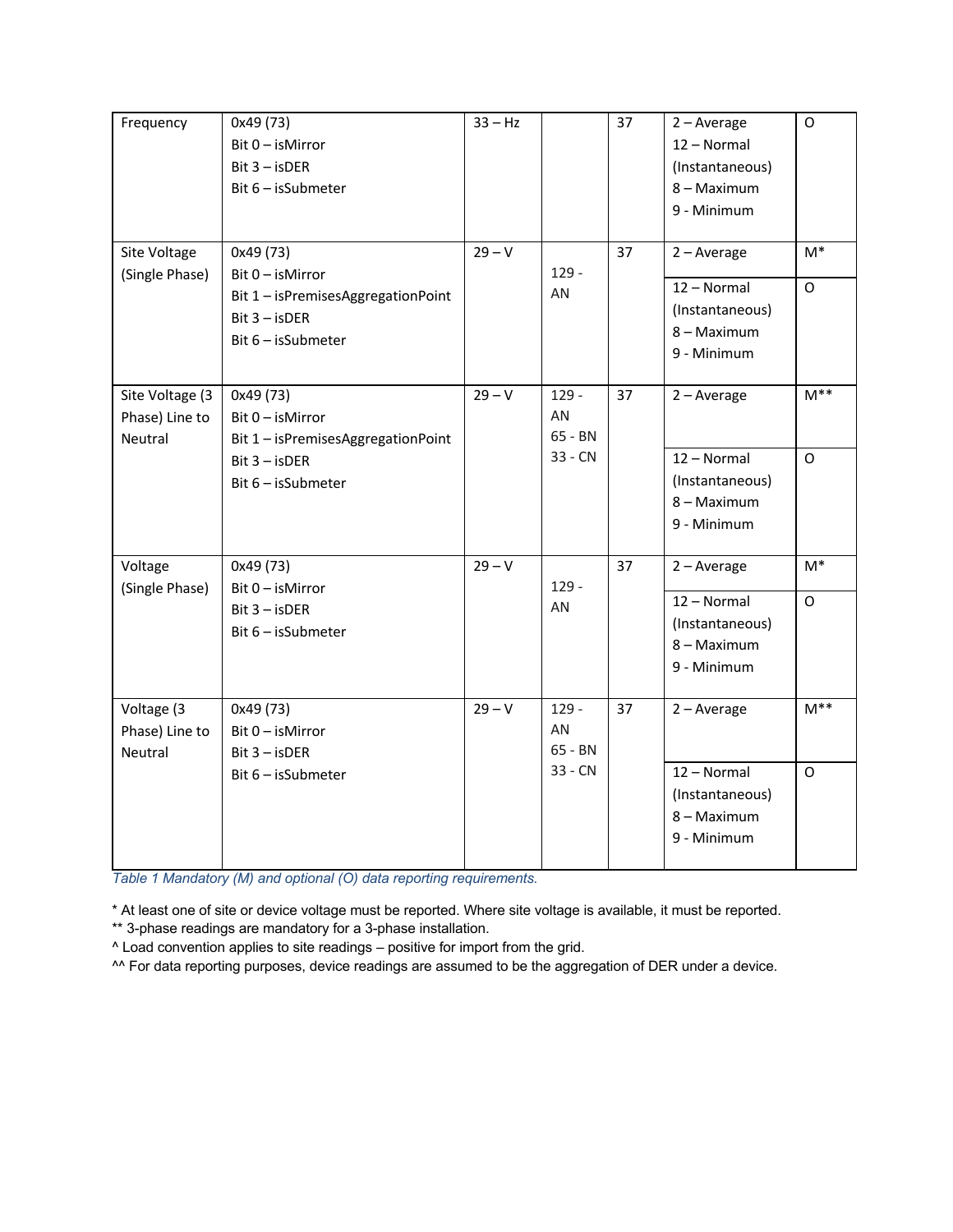## Annex B - DER Management Envelope Extensions

Support for Dynamic Operating Envelopes communicated through the protocol is enabled by the Australian Smart Inverter Profile extensions. This set of extensions shall be supported by conforming equipment to manage site- and device-level operating envelopes.

Using these extensions, a device shall report its capabilities according to DERCapability::modesSupported according to the following bit positions:

| <b>Bit Position</b> | <b>Mode</b>   |
|---------------------|---------------|
| 27                  | opModExpLimW  |
| 28                  | opModImpLimW  |
| 29                  | opModGenLimW  |
| 30                  | opModLoadLimW |

These modes refer to the following additional attributes of DERControlBase:

#### *csipaus:opModImpLimW attribute (ActivePower) [0..1]*

This is the constraint on the imported active power at the connection point.

#### *csipaus:opModExpLimW attribute (ActivePower) [0..1]*

An AP and RP mode property. This is the constraint on the exported active power at the connection point.

#### *csipaus:opModGenLimW attribute (ActivePower) [0..1]*

This is a constraint on the maximum allowable discharge rate, in Watts, specifically for a single physical device (or aggregation of devices, excluding uncontrolled devices) such as an EV charge station.

#### *csipaus:opModLoadLimW attribute (ActivePower) [0..1]*

This is a constraint on the maximum allowable charge rate, in Watts, specifically for a single physical device (or aggregation of devices, excluding uncontrolled devices) such as an EV charge station.

Note: charge and discharge limits apply to bi-directional resources (such as a battery, that can act as a load and generator). In the case of a pure load or generator (e.g. solar system, hot water system), support for this extension requires that the charge or discharge limit be interpreted in the same manner as *opModMaxLimW*. If both values are present, the most restrictive value is to be used.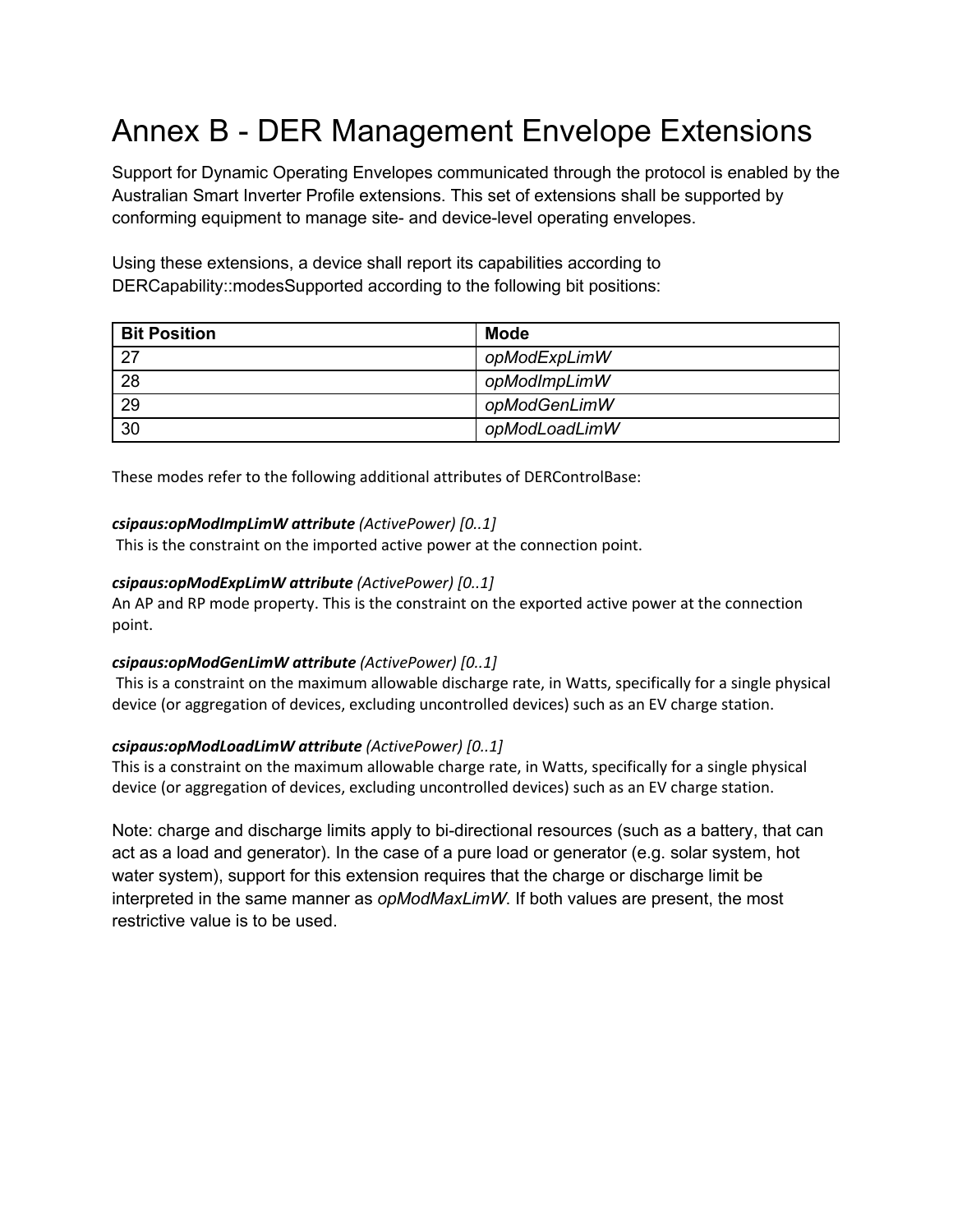## Example - Envelope Communication

|           | <b>Step Description</b>                                                                                                                                                                                                                                                                                        |
|-----------|----------------------------------------------------------------------------------------------------------------------------------------------------------------------------------------------------------------------------------------------------------------------------------------------------------------|
| $\vert$ 1 | The client discovers a server of its EndDevice instance and GETs<br>its FunctionSetAssignments (FSA). Through its FSA the client discovers it is enrolled in<br>a DERProgram (enrollment occurs out of band). The client registers with the<br>specified DERProgram server if a secure connection is required. |
| 2         | Client GETs the DERProgramList specified in its FSA. Client sends the following request,<br>in this case indicating that it can accept either EXI or XML:                                                                                                                                                      |
|           | GET /derp HTTP/1.1<br>Host: {hostname}<br>Accept: application/sep+xml; level=+S1                                                                                                                                                                                                                               |
| ß         | The DER server responds with the requested DERProgramList, for example:                                                                                                                                                                                                                                        |
|           | HTTP/1.1 200 OK<br>Content-Type: application/sep+xml<br>Content-Length: {contentLength}                                                                                                                                                                                                                        |
|           | <derprogramlist all="1" href="/derp" results="1" xmlns="urn:ieee:std:2030.5:ns"><br/><derprogram href="/derp/0"><br/><mrid>01BE7A7E57</mrid><br/><description>Example DER Program</description><br/><dercontrollistlink all="2" href="/derp/0/derc"></dercontrollistlink></derprogram></derprogramlist>        |
|           | <primacy>2</primacy><br><br>                                                                                                                                                                                                                                                                                   |
| 4         | The client locates or creates a local Notification resource that can be used to receive<br>notification of changes to the DERControlList.                                                                                                                                                                      |
| 5         | The client POSTs the URI of the Notification resource, together with<br>the DERControlListLink it read from the                                                                                                                                                                                                |
|           | DERProgram, to the subscription list of its EndDevice instance on the DER server.                                                                                                                                                                                                                              |
|           | POST /edev/0/sub HTTP/1.1<br>Host: {hostname}                                                                                                                                                                                                                                                                  |
|           | Content-Type: application/sep+xml<br>Content-Length: {contentLength}                                                                                                                                                                                                                                           |
|           | <subscription xmlns="urn:ieee:std:2030.5:ns"><br/><subscribedresource>http://server.example.com/derp/0/derc</subscribedresource><br/><encoding>0</encoding><br/><level>+S1</level><br/><math>\langle</math>limit&gt;0</subscription>                                                                           |
|           | <notificationuri>http://client.example.com/ntfy</notificationuri><br>                                                                                                                                                                                                                                          |
| 6         | The DER server responds with Status 201 Created. In the future, the DER server will<br>'push" DERControlList updates to                                                                                                                                                                                        |
|           | the client.                                                                                                                                                                                                                                                                                                    |
|           | HTTP/1.1 201 Created<br>Location: /edev/0/sub/1<br>Content-Length: 0                                                                                                                                                                                                                                           |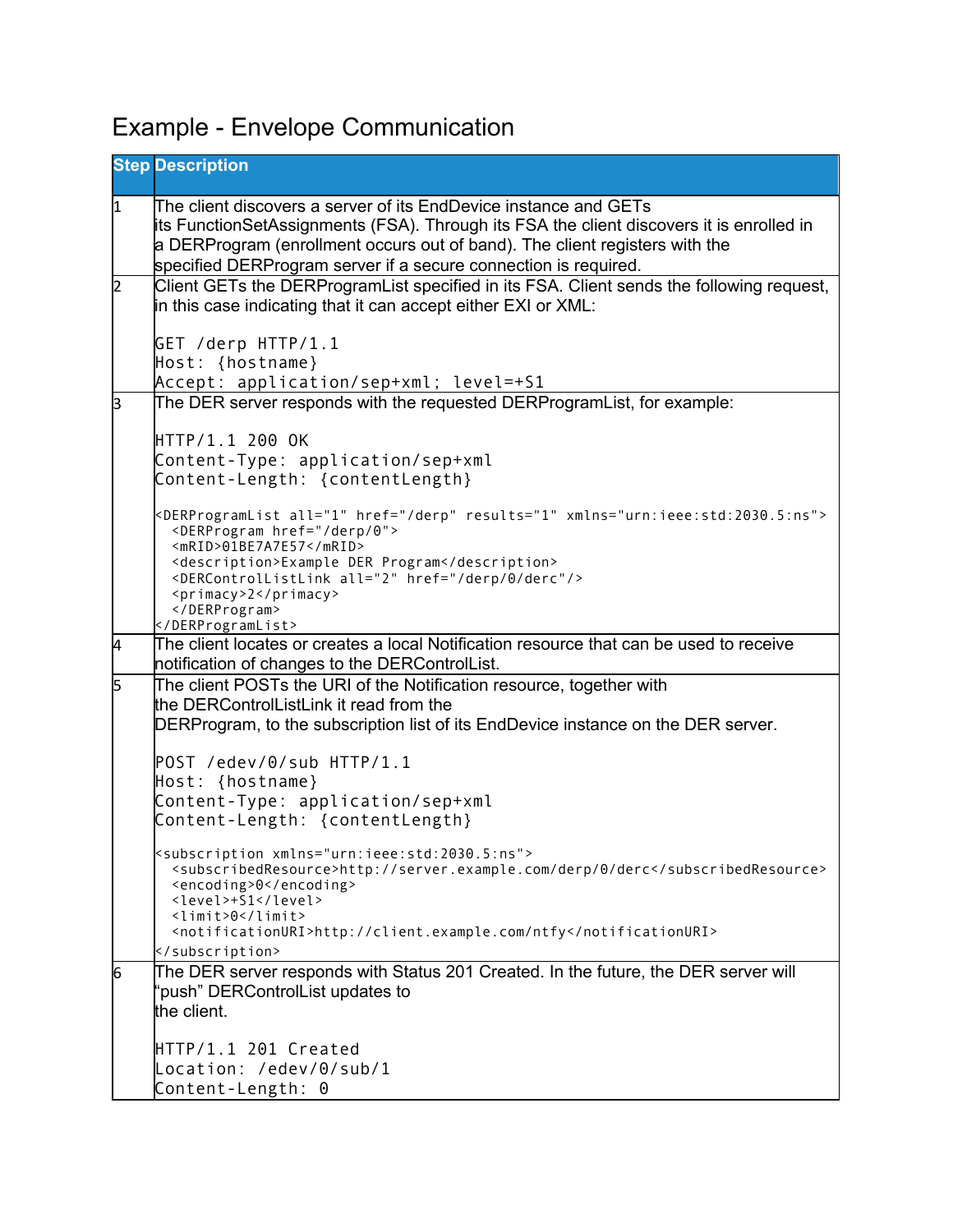```
Client GETs the list of DERControls from the DER server. Client sends the below request,
     in this case asking for the first element of the list. N.B. Lists are ordered according to:
               1. DERControl.Interval.start (ascending)
               2. DERControl.creationTime (descending)
              3. DERControl.mRID (descending)
     GET /derp/0/derc?s=0&l=1 HTTP/1.1
     Host: {hostname}
     Accept: application/sep+xml
8 DER server responds with the first DERControl on the list.
     Server sends the following response:
     HTTP/1.1 200 OK
     Content-Type: application/sep+xml
     Content-Length: {contentLength}
     <DERControlList all="2" href="/derp/0/derc" results="1" xmlns="urn:ieee:std:2030.
     5:ns" xmlns: csipaus ="https:// csipaus.anu.edu.au/csipaus ">
         <DERControl>
              <mRID> ABCDEF0123456789 </mRID>
              <description>Example DERControl 1</description>
              <interval>
                 <duration>86400</duration>
                  <start> 1605621600 </start>
              </interval>
              <DERControlBase xmlns="urn:ieee:std:2030.5:ns" xmlns:asip="asip:tbd:ns">
      <csipaus:opModImLimW>20000</ csipaus:opModImLimW>
      <csipaus:opModExLimW>-5000</ csipaus:opModExLimW>
                 <csipaus:opModGenLimW>20000</ csipaus:opModGenLimW>
                 <csipaus:opModLoadLimW>5000</ csipaus:opModLoadLimW>
              </DERControlBase>
          </DERControl>
     </DERControlList>
9 For each DERControl with ResponseRequired Bit 0 set, the Client POSTs a response with 
     a status of "Message Received"
     to the response resource specified by the replyTo field in the DERControl.
     Client sends the following:
     POST /rsp HTTP/1.1
     Host: {hostname}
     Content-Type: application/sep+xml
     Content-Length: {contentLength}
     <DERControlResponse xmlns="urn:ieee:std:2030.5:ns">
       <createdDateTime>1341507000</createdDateTime>
        <endDeviceLFDI>C0FFEE00</endDeviceLFDI>
        <status>1</status>
        <subject>02BE7A7E5
     </DERControlResponse>
```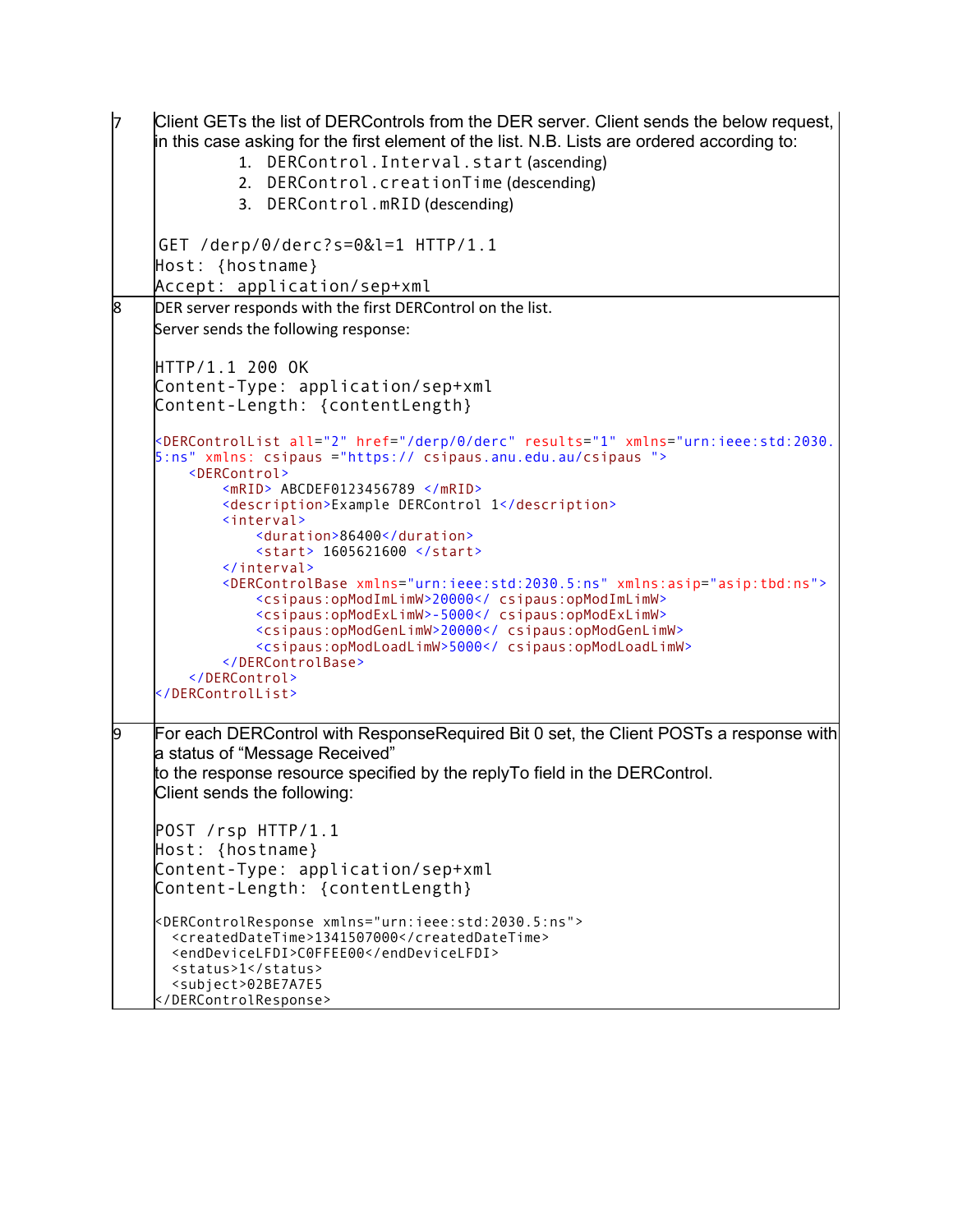## Annex C - DRED Communications

This guide has chosen to treat DRED as a DER EndDevice and utilise the existing DERControl function set and map AS/NZS 4755 DRM controls for appliance DRED to the DERControl properties used for BESS control.

The DRED EndDevice will be treated as a load that can be reduced by applying a DRM control percentage (as listed in Table C1 below).

The following is an outline for design of DRED Load Control:

- 1) Handle DRED as a DER EndDevice similar to BESS
- 2) Utilise the DERControl property to control DRED:
	- opModFixedW where the percentage is mapped to the AS/NZS 4755 DRM (refer to Table C.1)
- 3) No DefaultDERControl resource required. The failsafe command is assumed to be 100% (i.e. uncontrolled)
- 4) Utilise the DERCapability properties to be reported by the DRED EndDevice:
	- modesSupported 'opModFixedW' bit set
	- DERType- utilise DeviceCategoryType bitmap on the associated EndDevice. For e.g. A/C use '7 – Smart Appliance', HWS '3 – Water Heater', Pool Pump Controllers '4 – Pool Pump', EV Charge Equipment - '17 – Electric vehicle supply equipment (EVSE)'
- 5) Utilise the DERSettings property to be reported by the DRED EndDevice:
	- modesEnabled 'opModFixedW' bit set when control mode active
- 6) Utilise the DERStatus properties to be reported by the DRED EndDevice:
	- alarmStatus '0'
	- operationalModeStatus report current DRM in operation based on DRMs mapped to the following enumeration (as detailed in Table C.2). Where there is no DRM mode applied then the 'OperationalModeStatus' will be removed from the DER Status message.
	- GenConnectStatus report connection status for the DRED and used as a mechanism to report on device error. GenConnectStatus = '1' when connected and '0' when not connected.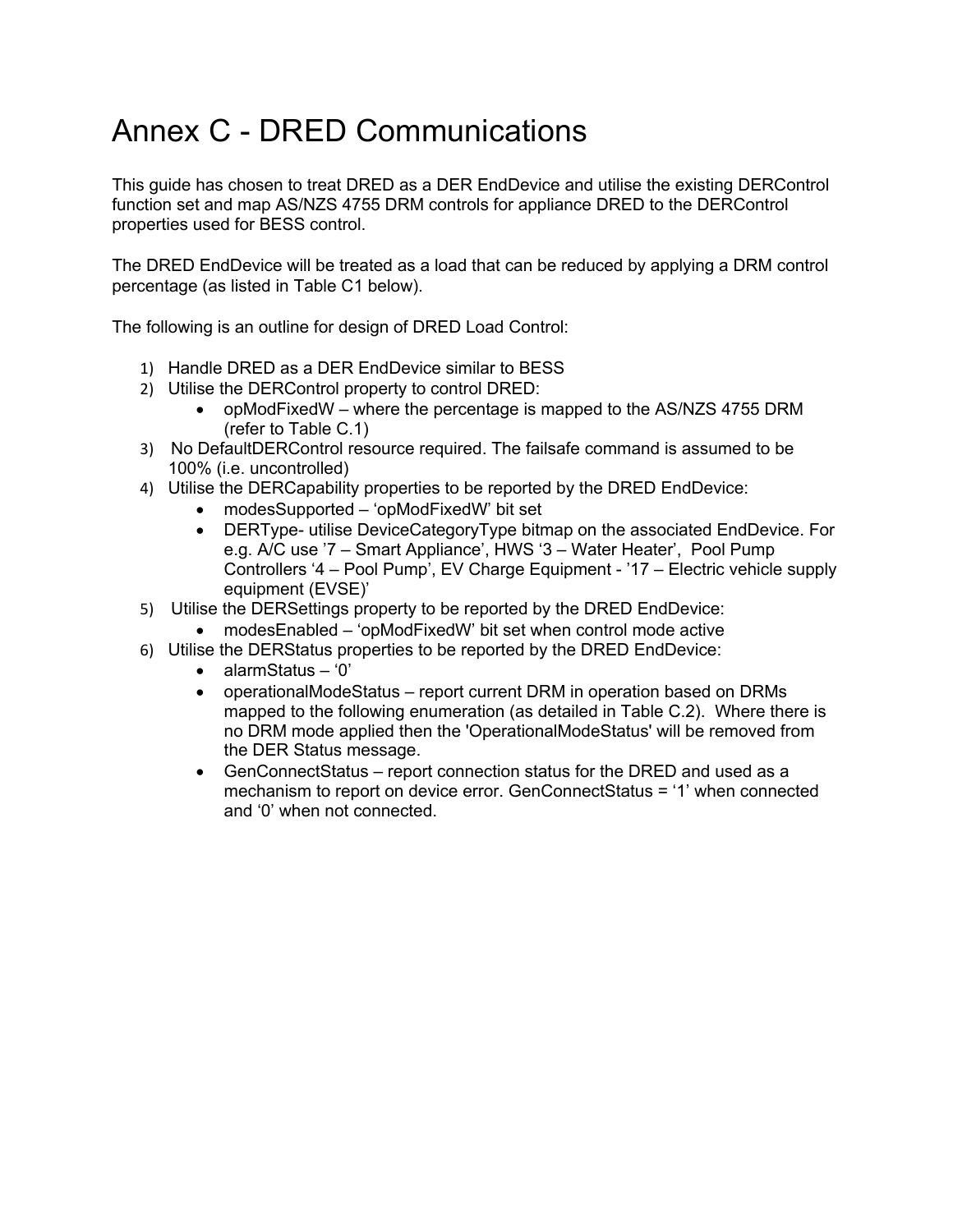| <b>AS4755</b>      | <b>AS4755</b>    | <b>Operational</b> | <b>DERControl</b> | <b>DERControl</b> | Lower     | <b>Upper</b>             |
|--------------------|------------------|--------------------|-------------------|-------------------|-----------|--------------------------|
| <b>Operating</b>   | <b>DRM</b>       | <b>Mode Status</b> | <b>Property</b>   | <b>Property</b>   | Limit     | Limit                    |
| <b>Instruction</b> |                  |                    |                   | <b>Value</b>      |           |                          |
| OI 0               | DRM <sub>0</sub> | 100                | opModConnect      | False             | -         | $\overline{\phantom{0}}$ |
| OI 1               | DRM <sub>1</sub> | 101                | opModFixedW       | $0\%$             | $-30.00$  | $-0.01$                  |
| OI2                | DRM <sub>2</sub> | 102                | opModFixedW       | $-50%$            | $-60.00$  | $-30.01$                 |
| OI3                | DRM <sub>3</sub> | 103                | opModFixedW       | $-75%$            | $-90.00$  | $-60.01$                 |
| OI4                | DRM <sub>4</sub> | 104                | opModFixedW       | $-100%$           | $-100.00$ | $-90.01$                 |
| OI <sub>5</sub>    | DRM <sub>5</sub> | 105                | opModFixedW       | $0\%$             | 0.00      | 30.99                    |
| <b>OI 6</b>        | DRM <sub>6</sub> | 106                | opModFixedW       | 50 %              | 31.00     | 60.99                    |
| <b>OI 7</b>        | DRM <sub>7</sub> | 107                | opModFixedW       | 75 %              | 61.00     | 90.99                    |
| <b>OI 8</b>        | DRM <sub>8</sub> | 108                | opModFixedW       | 100 %             | 91.00     | 100.00                   |

| Table C1 - DRED EndDevice reduced by applying a DRM control percentage |  |
|------------------------------------------------------------------------|--|
|                                                                        |  |

| Table C2 – Operational Mode Status to report current DRM in operation based on DRMs |  |
|-------------------------------------------------------------------------------------|--|
| mapped to the following enumeration operationalModeStatus                           |  |

| operationalModeStatus | DRM0         | DRM1         | DRM2                | DRM3           | DRM4           | DRM5         | DRM6         | DRM7           | DRM8         |
|-----------------------|--------------|--------------|---------------------|----------------|----------------|--------------|--------------|----------------|--------------|
| 100                   | $\mathbf 1$  | $\mathbf 0$  | $\pmb{0}$           | $\mathbf{O}$   | $\mathbf{O}$   | $\pmb{0}$    | $\mathbf 0$  | $\mathbf{0}$   | 0            |
| 101                   | $\mathbf{0}$ | $\mathbf{1}$ | $\overline{0}$      | $\mathbf{0}$   | $\overline{0}$ | $\mathbf 0$  | $\pmb{0}$    | $\overline{0}$ | $\mathbf{0}$ |
| 102                   | $\mathbf 0$  | $\mathbf 0$  | $\mathbf 1$         | $\mathbf{0}$   | $\mathbf{0}$   | $\pmb{0}$    | $\mathbf 0$  | $\mathbf{0}$   | $\mathbf{0}$ |
| 154                   | 0            | $\mathbf 1$  | $\mathbf 1$         | $\pmb{0}$      | 0              | $\pmb{0}$    | 0            | 0              | 0            |
| 103                   | 0            | $\pmb{0}$    | $\pmb{0}$           | $\mathbf 1$    | $\pmb{0}$      | $\pmb{0}$    | $\pmb{0}$    | $\mathbf 0$    | $\pmb{0}$    |
| 116                   | 0            | $\mathbf{1}$ | $\mathbf{0}$        | $\mathbf 1$    | 0              | 0            | 0            | $\mathsf 0$    | $\mathbf 0$  |
| 124                   | 0            | 0            | $\mathbf{1}$        | $1\,$          | 0              | 0            | 0            | 0              | 0            |
| 136                   | 0            | $\mathbf{1}$ | $\mathbf 1$         | $\mathbf 1$    | 0              | 0            | 0            | 0              | 0            |
| 104                   | $\mathbf 0$  | $\mathbf 0$  | $\pmb{0}$           | 0              | $\mathbf{1}$   | $\mathbf 0$  | $\mathbf 0$  | $\mathbf{O}$   | $\mathbf{0}$ |
| 109                   | 0            | $\mathbf{1}$ | 0                   | 0              | $\mathbf{1}$   | 0            | 0            | 0              | 0            |
| 110                   | 0            | 0            | $\mathbf 1$         | 0              | $\mathbf{1}$   | 0            | 0            | 0              | $\mathsf 0$  |
| 111                   | 0            | $\mathbf{1}$ | $\mathbf{1}$        | 0              | $\mathbf{1}$   | $\pmb{0}$    | 0            | 0              | 0            |
| 112                   | 0            | 0            | 0                   | $\mathbf 1$    | $\mathbf 1$    | 0            | 0            | 0              | 0            |
| 113                   | 0            | $1\,$        | 0                   | $\mathbf 1$    | $\mathbf 1$    | 0            | 0            | 0              | 0            |
| 114                   | 0            | 0            | $\mathbf{1}$        | $\mathbf{1}$   | $\mathbf 1$    | $\pmb{0}$    | 0            | 0              | 0            |
| 115                   | 0            | $\mathbf{1}$ | $\mathbf 1$         | $\mathbf{1}$   | $\mathbf{1}$   | $\pmb{0}$    | $\mathsf 0$  | $\mathsf 0$    | 0            |
| 105                   | $\mathbf 0$  | $\mathbf{O}$ | $\mathbf{0}$        | $\overline{0}$ | $\overline{0}$ | $\mathbf 1$  | $\mathbf 0$  | $\mathbf{0}$   | $\mathbf{0}$ |
| 117                   | 0            | 0            | $\mathbf 1$         | 0              | 0              | $\mathbf{1}$ | $\pmb{0}$    | 0              | 0            |
| 118                   | 0            | 0            | $\pmb{0}$           | $\mathbf 1$    | 0              | $\mathbf 1$  | $\pmb{0}$    | 0              | 0            |
| 119                   | $\mathsf 0$  | 0            | $\mathbf 1$         | $\mathbf 1$    | 0              | $\mathbf 1$  | 0            | $\mathsf 0$    | 0            |
| 120                   | 0            | 0            | $\mathsf 0$         | 0              | $\mathbf{1}$   | $\mathbf{1}$ | 0            | 0              | 0            |
| 121                   | 0            | 0            | $\mathbf 1$         | 0              | $\mathbf{1}$   | $\mathbf 1$  | 0            | 0              | 0            |
| 122                   | 0            | 0            | $\mathbf 0$         | $\mathbf 1$    | $\mathbf 1$    | $\mathbf 1$  | 0            | 0              | 0            |
| 123                   | 0            | 0            | $\mathbf 1$         | $\mathbf 1$    | $\mathbf 1$    | $\mathbf 1$  | $\mathsf 0$  | 0              | 0            |
| 106                   | $\mathbf 0$  | $\mathbf{0}$ | $\mathbf 0$         | $\mathbf 0$    | $\mathbf{0}$   | $\mathbf 0$  | $\mathbf{1}$ | $\overline{0}$ | $\mathbf{0}$ |
| 125                   | 0            | $\mathbf{1}$ | 0                   | 0              | 0              | 0            | 1            | 0              | 0            |
| 126                   | 0            | 0            | 0                   | $\mathbf 1$    | 0              | $\pmb{0}$    | $\mathbf 1$  | 0              | 0            |
| 127                   | 0            | $\mathbf{1}$ | $\mathsf 0$         | $\mathbf 1$    | 0              | $\pmb{0}$    | $\mathbf 1$  | 0              | 0            |
| 128                   | 0            | 0            | 0                   | 0              | $\mathbf 1$    | 0            | $\mathbf 1$  | 0              | 0            |
| 129                   | 0            | $\mathbf 1$  | $\mathsf 0$         | 0              | $1\,$          | $\pmb{0}$    | $\mathbf{1}$ | 0              | 0            |
| 130                   | 0            | 0            | $\mathsf{O}\xspace$ | $\mathbf{1}$   | $\mathbf{1}$   | 0            | $\mathbf{1}$ | 0              | 0            |
| 131                   | 0            | $1\,$        | $\mathsf{O}\xspace$ | $\mathbf 1$    | $\mathbf 1$    | 0            | $1\,$        | 0              | 0            |
| 132                   | 0            | 0            | $\pmb{0}$           | 0              | 0              | $\mathbf 1$  | $\mathbf 1$  | 0              | 0            |
| 133                   | 0            | 0            | $\pmb{0}$           | $\mathbf 1$    | 0              | $\mathbf 1$  | $\mathbf 1$  | 0              | 0            |
| 134                   | 0            | 0            | 0                   | 0              | $\mathbf{1}$   | $\mathbf 1$  | $\mathbf 1$  | 0              | 0            |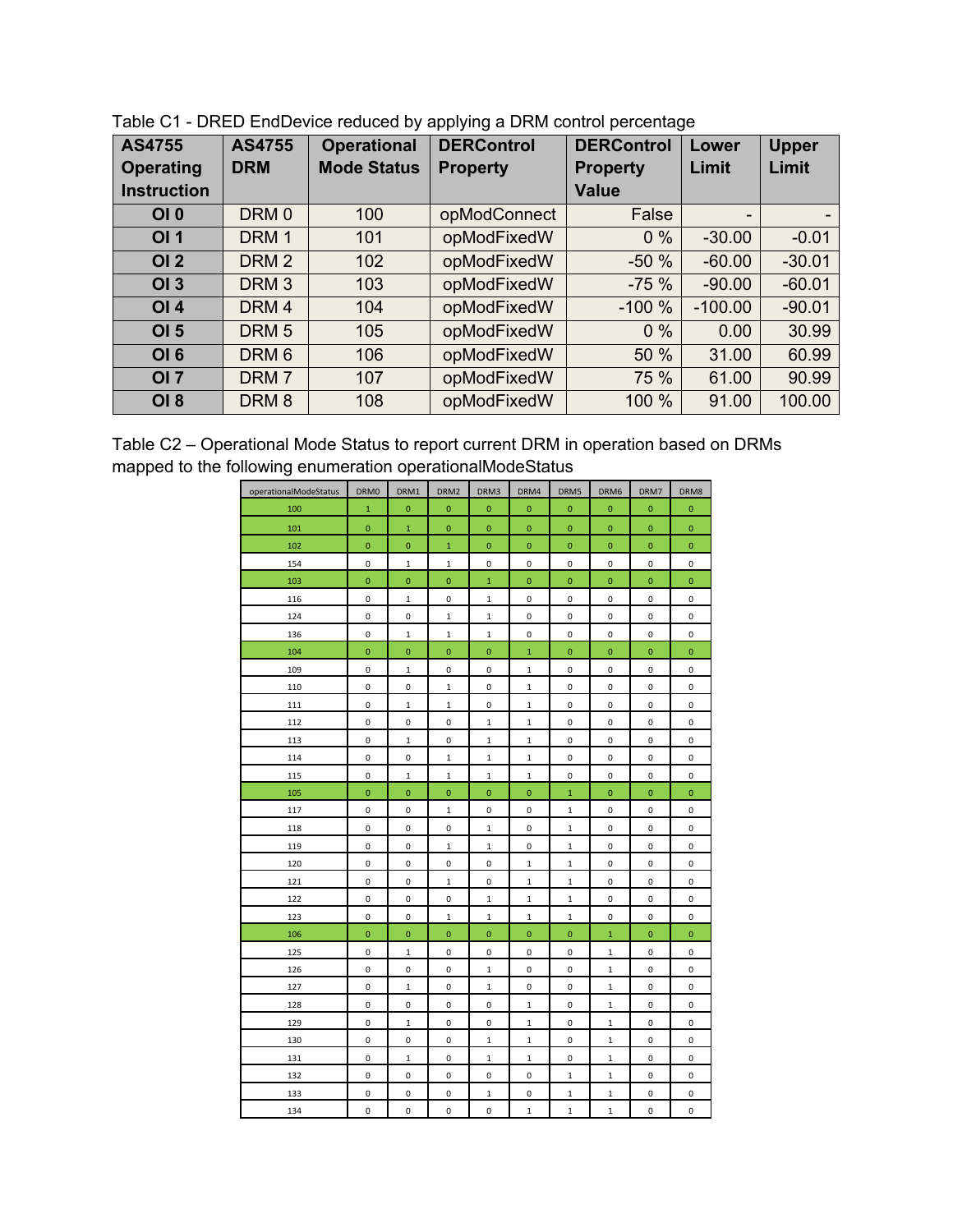| operationalModeStatus | DRM0        | DRM1                | DRM2         | DRM3             | DRM4         | DRM5             | DRM6         | DRM7             | DRM8               |
|-----------------------|-------------|---------------------|--------------|------------------|--------------|------------------|--------------|------------------|--------------------|
| 135                   | 0           | 0                   | 0            | $\mathbf{1}$     | $\mathbf{1}$ | 1                | 1            | 0                | 0                  |
| 107                   | $\mathbf 0$ | $\pmb{0}$           | 0            | $\bf{0}$         | 0            | $\pmb{0}$        | $\bf{0}$     | $\mathbf{1}$     | $\pmb{0}$          |
| 137                   | 0           | 1                   | 0            | 0                | 0            | 0                | 0            | 1                | 0                  |
| 138                   | 0           | 0                   | 1            | 0                | 0            | 0                | 0            | 1                | 0                  |
| 139                   | 0           | $\mathbf 1$         | 1            | 0                | 0            | 0                | 0            | $1\,$            | 0                  |
| 140                   | 0           | 0                   | 0            | $\pmb{0}$        | $\mathbf 1$  | 0                | 0            | $\mathbf 1$      | 0                  |
| 141                   | 0           | $\mathbf 1$         | 0            | $\pmb{0}$        | $\mathbf 1$  | 0                | 0            | $\mathbf 1$      | 0                  |
| 142                   | 0           | 0                   | $\mathbf{1}$ | 0                | $\mathbf 1$  | 0                | 0            | $\mathbf 1$      | 0                  |
| 143                   | 0           | $\mathbf 1$         | $\mathbf 1$  | $\pmb{0}$        | $\mathbf 1$  | 0                | 0            | $\mathbf 1$      | 0                  |
| 144                   | 0           | 0                   | 0            | 0                | 0            | 1                | 0            | 1                | 0                  |
| 145                   | 0           | 0                   | 1            | 0                | 0            | 1                | 0            | 1                | 0                  |
| 146                   | 0           | 0                   | 0            | 0                | $1\,$        | $\mathbf{1}$     | 0            | $1\,$            | 0                  |
| 147                   | 0           | 0                   | 1            | 0                | 1            | 1                | 0            | 1                | 0                  |
| 148                   | 0           | 0                   | 0            | 0                | 0            | 0                | 1            | $1\,$            | 0                  |
| 149                   | 0           | $\mathbf{1}$        | 0            | 0                | 0            | 0                | $\mathbf 1$  | $\mathbf 1$      | 0                  |
| 150                   | 0           | 0                   | 0            | $\pmb{0}$        | $\mathbf 1$  | 0                | $\mathbf 1$  | $\mathbf 1$      | $\pmb{0}$          |
| 151                   | 0           | 1                   | 0            | 0                | $\mathbf{1}$ | 0                | 1            | 1                | 0                  |
| 152                   | 0           | 0                   | 0            | 0                | 0            | $\mathbf 1$      | 1            | 1                | 0                  |
| 153                   | 0           | 0                   | 0            | 0                | $\mathbf 1$  | $\mathbf 1$      | $\,1\,$      | $\mathbf 1$      | 0                  |
| 108                   | $\mathbf 0$ | 0                   | 0            | $\bf{0}$         | 0            | 0                | $\bf{0}$     | 0                | 1                  |
| 155                   | 0           | $\mathbf{1}$        | 0            | 0                | 0            | 0                | 0            | 0                | $\,1\,$            |
| 156                   | 0           | 0                   | 1            | 0                | 0            | 0                | 0            | 0                | 1                  |
| 157                   | 0           | $\mathbf{1}$        | 1            | $\pmb{0}$        | 0            | 0                | 0            | 0                | $\mathbf 1$        |
| 158                   | 0           | 0                   | 0            | $\mathbf 1$      | 0            | 0                | 0            | 0                | $\,1\,$            |
| 159                   | $\pmb{0}$   | $\mathbf 1$         | 0            | $\mathbf 1$      | 0            | 0                | 0            | 0                | $\mathbf 1$        |
| 160                   | 0           | 0                   | $\mathbf 1$  | $\mathbf 1$      | 0            | 0                | 0            | 0                | $\,1\,$            |
| 161                   | 0           | $\mathbf{1}$        | $\mathbf 1$  | $\,1\,$          | 0            | 0                | 0            | 0                | $\,1\,$            |
| 162                   | 0           | 0                   | 0            | 0                | 0            | $\mathbf 1$      | 0            | 0                | $\mathbf 1$        |
| 163                   | 0           | 0                   | 1            | 0                | 0            | 1                | 0            | 0                | 1                  |
| 164                   | 0           | 0                   | 0            | $\,1\,$          | 0            | $\mathbf 1$      | 0            | 0                | $\mathbf 1$        |
| 165                   | 0           | 0                   | 1            | 1                | 0            | 1                | 0            | 0                | 1                  |
| 166                   | 0           | 0                   | 0            | 0                | 0            | 0                | 1            | 0                | 1                  |
| 167                   | 0           | $\mathbf{1}$        | 0            | 0                | 0            | 0                | 1            | 0                | $\,1\,$            |
| 168                   | 0           | $\pmb{0}$           | 0            | $\mathbf 1$      | 0            | 0                | 1            | 0                | $\,1\,$            |
| 169                   | 0           | $\mathbf 1$         | 0            | $\,1\,$          | 0            | 0                | $\mathbf 1$  | 0                | $\,1\,$            |
| 170                   | 0           | 0                   | 0            | 0                | 0            | $\mathbf{1}$     | 1            | 0                | $\mathbf{1}$       |
| 171<br>172            | 0<br>0      | 0<br>0              | 0<br>0       | $\mathbf 1$<br>0 | 0<br>0       | $\mathbf 1$<br>0 | 1<br>0       | 0<br>$\mathbf 1$ | $\,1\,$<br>$\,1\,$ |
| 173                   | 0           | $\mathbf 1$         | 0            | 0                | 0            | 0                | 0            | $\mathbf 1$      | 1                  |
| 174                   | 0           | $\pmb{0}$           | $\mathbf 1$  | 0                | 0            | 0                | 0            | $\mathbf 1$      | $\mathbf{1}$       |
| 175                   | 0           | $\mathbf 1$         | $\mathbf 1$  | 0                | 0            | 0                | 0            | $\mathbf 1$      | $\mathbf 1$        |
| 176                   | 0           | $\mathsf{O}\xspace$ | 0            | 0                | 0            | $\mathbf{1}$     | 0            | $\mathbf 1$      | $\mathbf 1$        |
| 177                   | 0           | 0                   | $\mathbf 1$  | 0                | 0            | $\mathbf 1$      | 0            | $\mathbf{1}$     | $\,1\,$            |
| 178                   | 0           | 0                   | 0            | $\pmb{0}$        | 0            | 0                | $\mathbf 1$  | $\mathbf 1$      | $\,1\,$            |
| 179                   | 0           | $\mathbf{1}$        | 0            | 0                | 0            | 0                | $\mathbf{1}$ | $\mathbf{1}$     | $1\,$              |
| 180                   | 0           | 0                   | $\mathsf 0$  | $\pmb{0}$        | 0            | $\mathbf 1$      | $\mathbf 1$  | $\mathbf 1$      | $\mathbf 1$        |